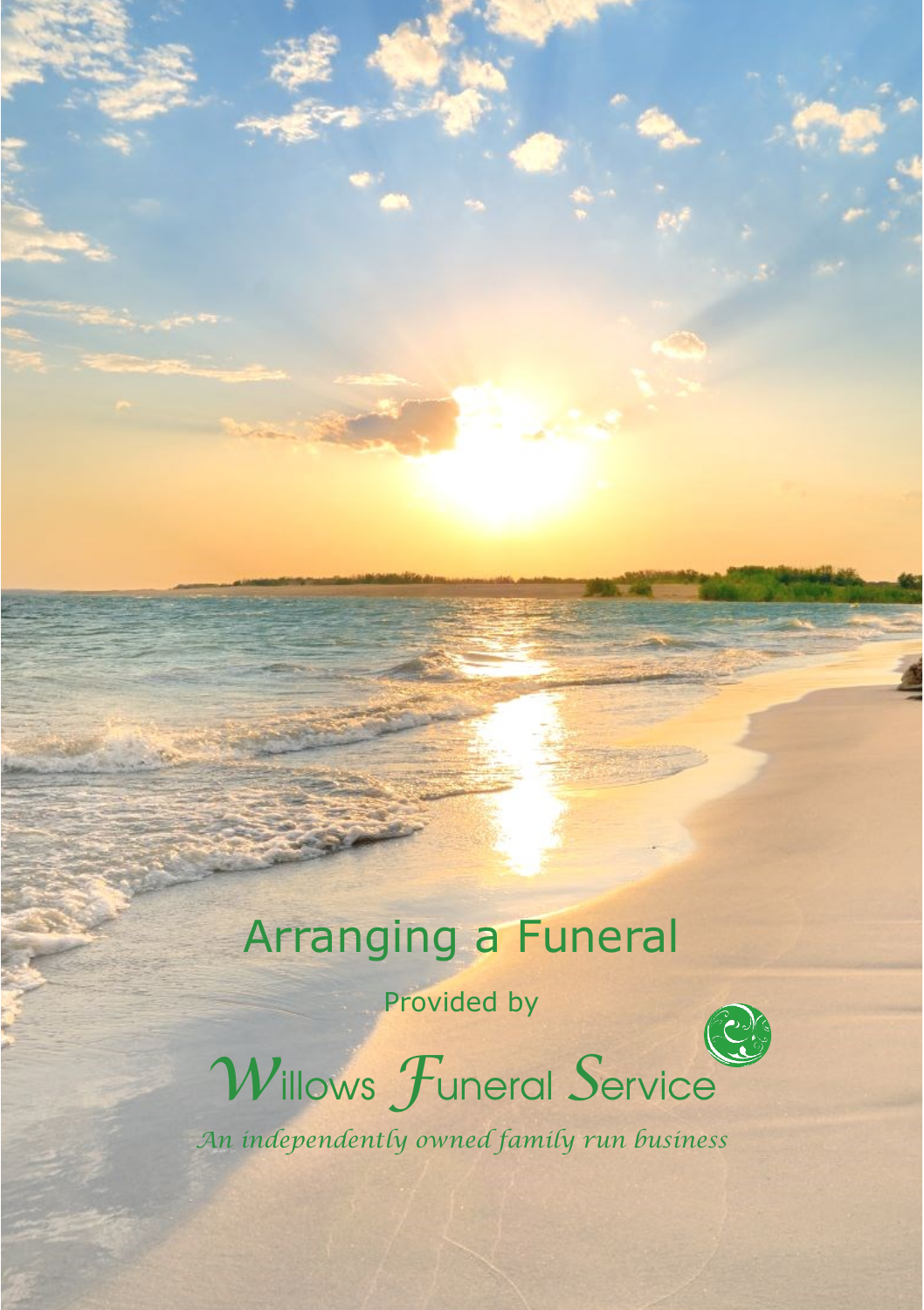The first few days following the loss of a loved one seem to consist of an endless succession of decisions, along with a great deal of paperwork. This booklet is intended to help you through the practicalities, with factual information and guidance regarding registration, arranging the funeral and any relevant legal matters.

Our experience has always been that dealing smoothly and conscientiously with the practical aspects of death can be a good way of coming to terms with the loss in the early stages. Bereavement affects people in a great variety of ways, none of them 'right' or 'wrong'. As funeral directors, our primary responsibility is to assist family and friends through the initial tasks that they face, so they can be involved at all stages of any decisions that need to be made.

With this in mind, we have tried to include every alternative at all the points where a decision might be required, as well as giving brief descriptions of all the usual procedures involved.

If you have any further queries about the contents of this booklet, or anything which we have not included, please do feel free to call us on 01323 733354.







*An independently owned family run business*

17 Station Parade, Eastbourne, East Sussex, BN21 1BE Telephone ~ 01323 733354

*Our family caring for your family*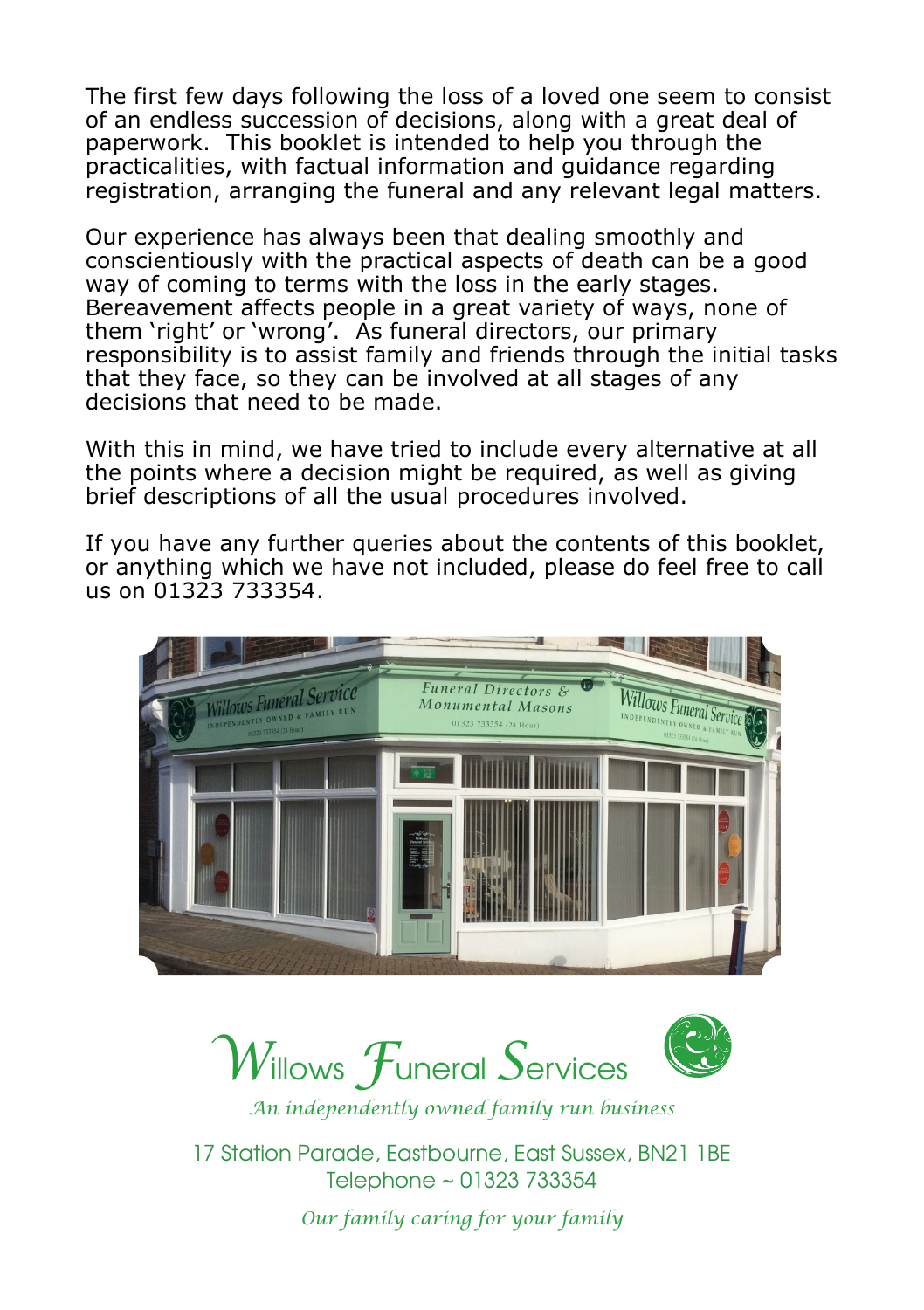# **Where The Death Takes Place**

#### **In Hospital**

When somebody dies in hospital, a doctor will usually issue a medical certificate (often referred to as a death certificate, although strictly speaking that is the document the Registrar gives you). Staff will then advise the family of how and where to register the death. It may be helpful to inform the hospital as to which funeral director you will be using, if you have decided at this stage.

Sometimes, for example if the death followed an operation, or if the person was only in hospital for a short time, the Coroner will have to be informed and a post mortem examination carried out to make certain of the cause of death. This is a legal requirement. When this happens the Coroner's Officer will keep in close touch with relatives, and inform you when you can proceed with the funeral arrangements. Usually, there is little or no delay in this situation.

If the deceased has expressed a wish for his or her organs to be donated, or for a voluntary post mortem to assist in medical research, this does sometimes involve an extra day or two before the funeral can be arranged. Corneal removal, however, is a quick and simple procedure, and is the most common sort of organ donation.

The family would then usually make an appointment to visit the funeral director and arrangements will then be made to bring a loved one back in to our care.

#### **In a Nursing Home or Residential Home for the Elderly**

When someone dies in a Nursing Home or Residential Home, the staff normally contact the funeral director within a relatively short time, so that the deceased can be taken to the Chapel of Rest. The staff will liaise between the family, the doctor and funeral director to some extent, and ensure that a medical certificate is issued as necessary. The family may then register the death and arrange the funeral.

#### **At Home**

When a person dies at home, after an illness, the doctor who has been looking after him or her will probably issue a medical certificate, and confirm that the family can call the funeral director to take the deceased to their Chapel of Rest. This can only be done once the Doctor/District Nurse has been notified a loved one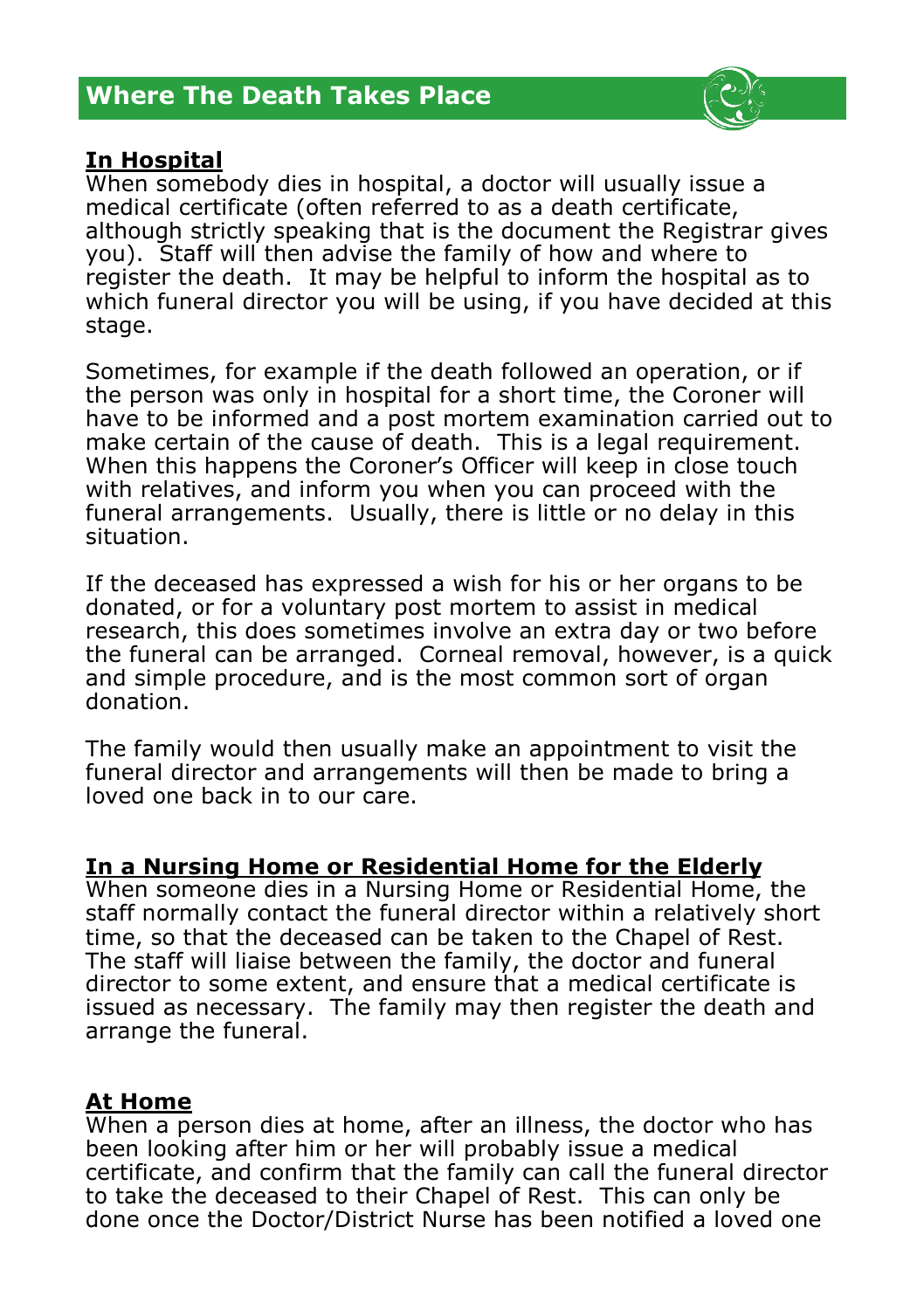has passed. They can also proceed with registering and making funeral arrangements. Henfield Funeral Services will guide you.

If the death was sudden or unexpected, however, or if the doctor has not seen the deceased within the last two weeks, the Coroner must be informed, and the police called to the house. Arrangements will be made for transporting the deceased into the care of the Coroner's Service while further investigation takes place. You are still able to appoint your funeral director of your choice at this moment in time.

## **Elsewhere**

Abroad: Procedures vary depending on the country concerned. If you want the deceased to be brought back to the UK, the easiest course is to contact a local funeral director, who will have experience of the required documentation and procedures and will guide you through them. If you choose to have the funeral in the country where the death occurred, the British Consul there can register the death, and perhaps nominate a funeral director.

*An accident on the road or at work:* The police will be called, and the case notified to the Coroner. If there is any possibility of a criminal prosecution, an inquest must have been opened before any funeral arrangements can be made.

*Suicide:* Again, the police and the Coroner will be involved, and a post mortem examination required. There is not usually any delay to the funeral, however.

#### **Please Note**

If is common practice for the funeral directors' employees to drive across Britain for people who have died whilst away from home, or who wish their funeral to take place in a different area from that in which they lived. There is no foundation in the commonly held idea that there are legal or financial restrictions or penalties in transporting a body across county boundaries. The only factor is travelling costs.

 $\frac{2}{3}$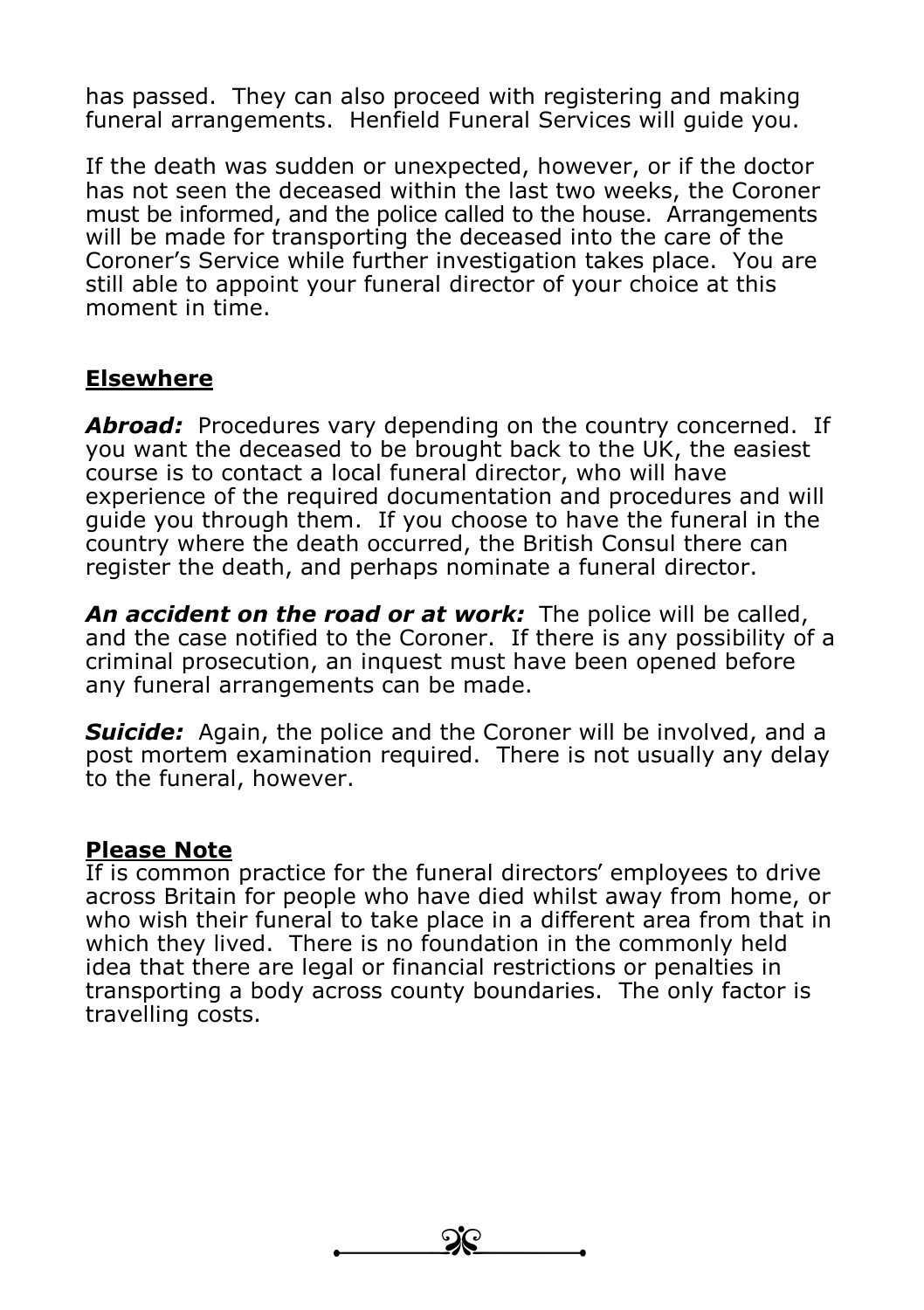# **Registering A Death**



- 1. This should be done within five days by a relative, someone present at the death, the occupier of the house where the death occurred, or the person responsible for arranging the funeral. The funeral director is not usually eligible to do this.
- 2. It must be in the district where the death occurred. East Sussex is now considered one district and, when the death took place within the county, registration may take place in any Registrar in West Sussex. However, where the death took place at the East Surrey Hospital, registration must take place in Surrey, usually at Reigate or Leatherhead. If you cannot personally visit the office because you live too far away please ask for advice about registration by declaration. We can also make the appointment for you in person or over the phone as we have access to all the registrars offices diary.
- 3. Check when the registrar is open. Advance appointments are usually required. Some of the Register Offices are not open full time so it is important to ensure someone will be available to see you.
- 4. Take the medical certificate and deceased's NHS card, if available. If the death was dealt with by the Coroner, there will be no medical certificate and Coroner will advise when you may register. They will provide the Registrar with the relevant paperwork prior to your appointment. Please ask for more information.
- 5. Be ready with details such as address, previous name(s), date and place of birth, occupation, and date of birth of a surviving spouse.
- 6. Ask for as many copies of the death certificate as you think you will need, as they become more expensive if you apply later. Please also be aware some Registration offices still require payment by cash or cheque, and may not accept Credit or Debit cards.

 $\overline{\mathscr{L}}$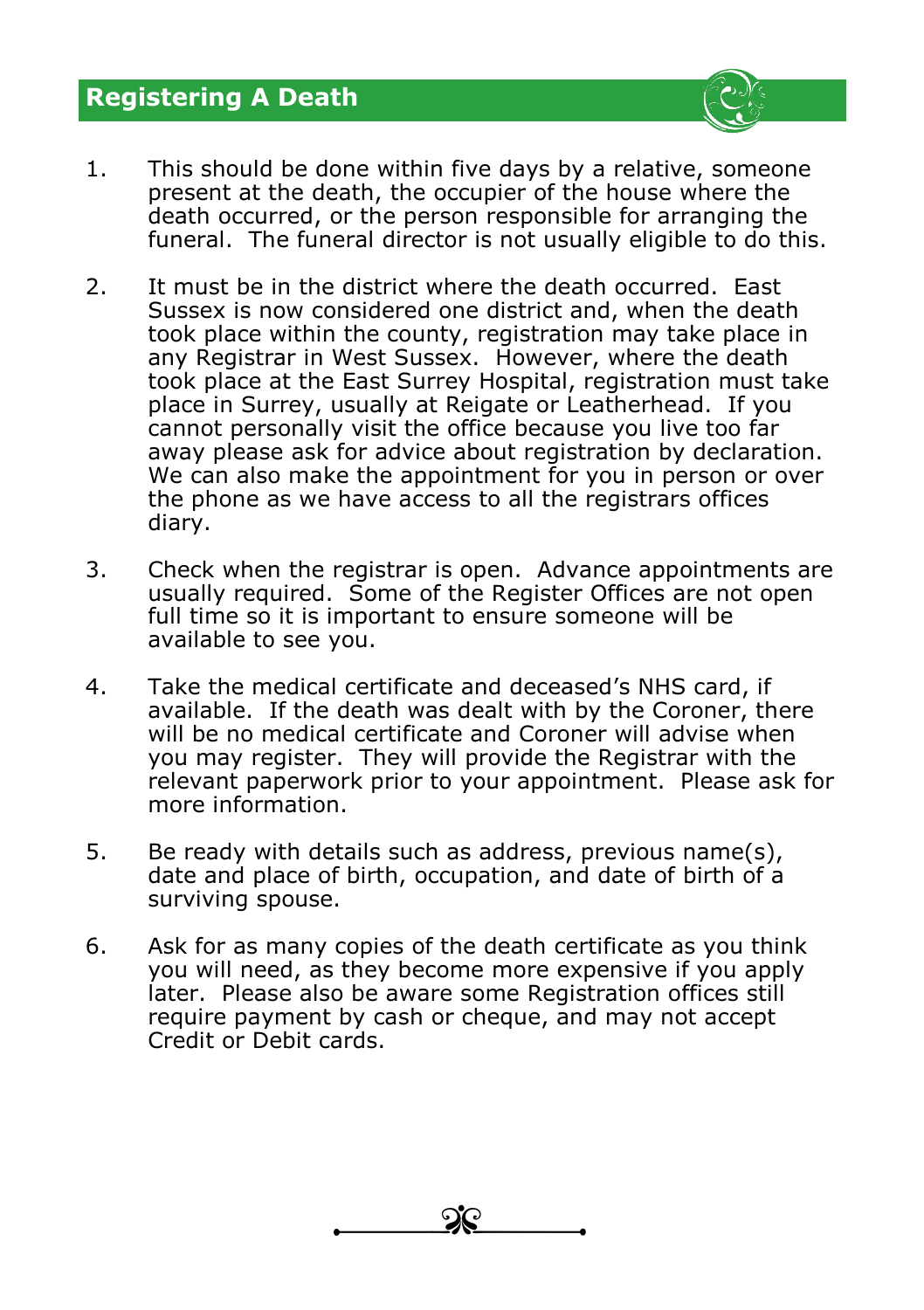

## **Burial or Cremation?**

Most people have a clear preference about this, of which their family will be aware. It is likely to be the first question the funeral director asks you. There may be a letter or Will which makes the wishes of the deceased person clear. There may also be a pre-paid funeral already arranged. If so, the main details will be on record at the funeral director's office.

## **Burial**

## **Burial in a Churchyard**

If the deceased person lived or died in the parish of an Anglican church with space available in the churchyard, and was a Christian of any denomination, he or she has a right to burial in that graveyard. Similarly, if there is already a family grave in the churchyard, with space for another interment, it may be used even if the deceased lived elsewhere. There are, however, some churchyards in this area which have no further space for new burials.

There would usually be a funeral service in the church attached to the churchyard, but other options include a short graveside ceremony, or a service held elsewhere.

It is worth noting that there are currently a number of restrictions on the style and material of headstones and other memorials on graves in churchyards. If you are likely to want a wider choice, you may prefer the less restrictive regulations of a cemetery.

#### **Burial in a Cemetery or Burial Ground**

Cemeteries and Burial Grounds are owned and operated by Local Authorities or Parish Councils. Often, rights of burial are sold for a number of years. The fee in normally substantially lower for a resident in the Parish or District than for someone from outside the area. Some Parish Councils restrict burials within their Burial Grounds to local residents or those with a strong local connection. If the family already own a plot with space for a further burial, there is a scale of fees depending on the conditions of the original purchase.

Many people have a funeral service in their own local church, and then go on to the cemetery for the burial. Others prefer to use the Chapel attached to the cemetery, if there is one. A third possibility is to have a brief ceremony beside the grave itself. Your funeral director can advise on the rules and regulations concerning burial in any of these places.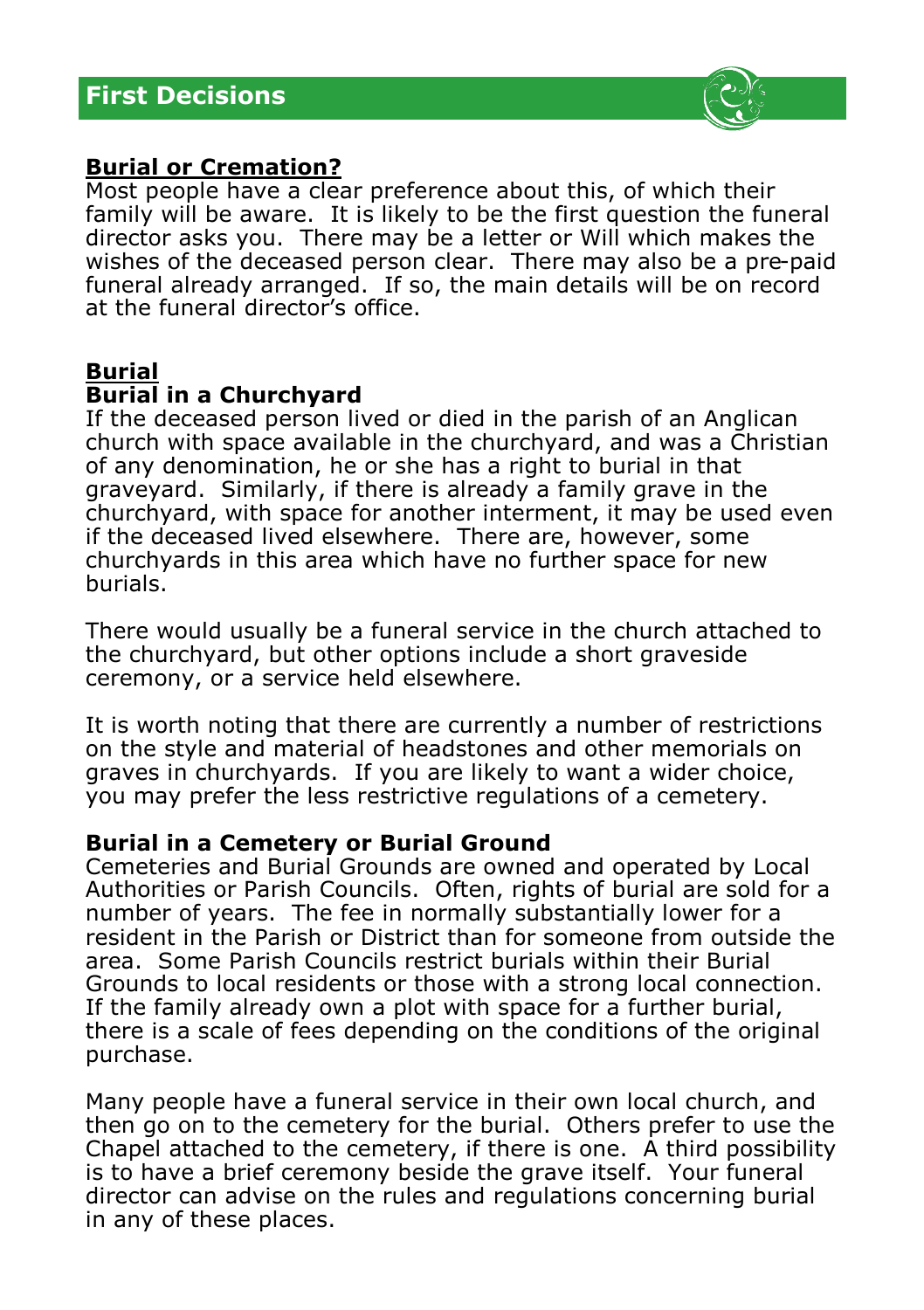## **Green Burial**

There is increasing demand for 'natural burial' and nearest green burial site is at Clayton Wood, south of Hassocks at the foot of the Downs. Most natural burial grounds work in the same way as cemeteries, in that a plot will need to be purchased (this can be done in advance). There are more restrictions on the style of the coffin used and specific type of memorial, which are advised of at the time of making arrangements.

#### **Cremation**

Our local Crematoria, in the area are Eastbourne Crematorium & Wealden Crematorium, Woodvale Crematorium, Brighton and the Downs Crematorium.

All crematoria require the completion of an Application for Cremation and an Ashes Instruction Form. The funeral director will help with these forms, which are usually completed by the next of kin or an Executor. It is a statutory requirement that these forms must be at the Crematorium a minimum of three working days before the funeral can take place (together with other paperwork which will vary dependent on the circumstance of the death). This cannot be altered under any circumstances and it is therefore very difficult to arrange a cremation at very short notice.

Organists can be arranged at all our crematoria's. Some will levy an additional fee for this service. All have facilities for playing recorded music via the Wesley media system, a means of playing music digitally which many crematoria have installed. The majority of people choosing cremation now have the whole funeral taking place at the crematorium. A substantial number, however, do choose to have a church service to precede the committal at the crematorium, or a Memorial Service to be held in church afterwards. There is no requirement that a minister of religion conduct the funeral at a crematorium, if a secular ceremony is preferred.

Non-Christian religions are also given ample opportunity to conduct appropriate ceremonies. For those whose faith demands that the actual cremation be witnessed, special arrangements will be made.

Most Crematoria have the ability to display a picture of the deceased on a screen in their Chapels for the duration of the service. They also provide 'visual tributes', where a selection of photos provided can be shown, usually to accompanying a piece of music. This is arranged by the family directly with Willows Funeral Service. They can then liaise with Wesley Media on behalf of the family to import the photo's chosen for the loved ones service. Some can also, if requested, record services to be viewed at a later date and/or arrange to broadcast a service via a secure internet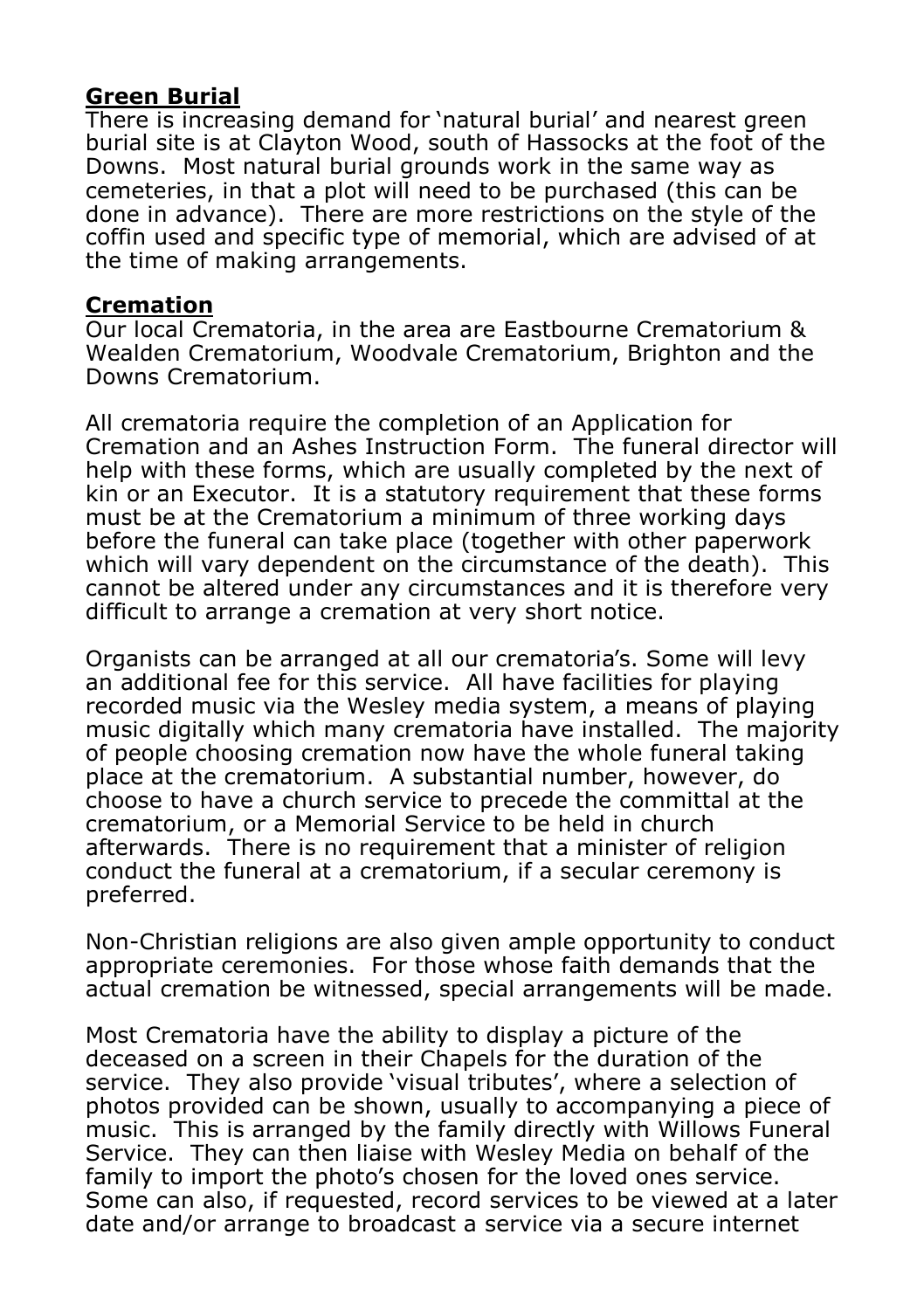connection. All of these services may incur additional fees over the standard price of a cremation service.

## **Date and Time**

One of the most important considerations will be when the funeral is to take place, especially if there are mourners travelling from a distance or who have commitments which cannot be altered. The availability of the Church, Minister, Crematorium and/or Cemetery are all outside of the funeral director's control. The funeral director is usually able to be most flexible in accommodating the desired date and time. A sensible suggestion is to find out any times when the most important attendees would not be readily available and to work around those will all parties to find a time which suits everyone. The funeral director should be made aware at the earliest possible opportunity of unsuitable times as well as any preferences. We suggest travel arrangements - especially flights are not made before the date and time for the funeral is fixed, as alterations can be awkward (and costly) and may make an already difficult time more stressful for those concerned.

Time is booked at regular intervals by most crematoria. In practice this leaves about thirty minutes for the actual service. If a long service is planned, or a funeral with a great many mourners, there is an option of making a double booking. The cost of this varies depending on the crematorium concerned, as is the case with all other fees they will charge. The variation in amounts can be large and those concerned with costs may find benefit in choosing a different crematorium or asking if earlier times of day attract smaller fees.

Some families' prime concern is to have the funeral take place as soon as is possible (within constraints of practicalities such as cremation paperwork). It should be borne in mind that greater flexibility over the time of day of the service - for example, choosing to have the service earlier in the morning than might be most people's preference - is more likely to mean it can be on a sooner day. The 11am to 2.00pm (approximately) time of day tends to be most popular to enable people to have a reception afterwards, and there seems to be a slight preference for Mondays and Fridays to allow more distant mourners to either travel the day before or after the service.

## **Cremation Only**

Over time, it has become more popular to accede to the wishes of someone who states that they do not want a funeral service at all, and instead to have what is known as a 'cremation only' funeral. The Deceased is conveyed directly to the Crematorium without use of the Chapel or any formal service has taken place elsewhere first and no-one wishes to attend the Crematorium. Some crematoria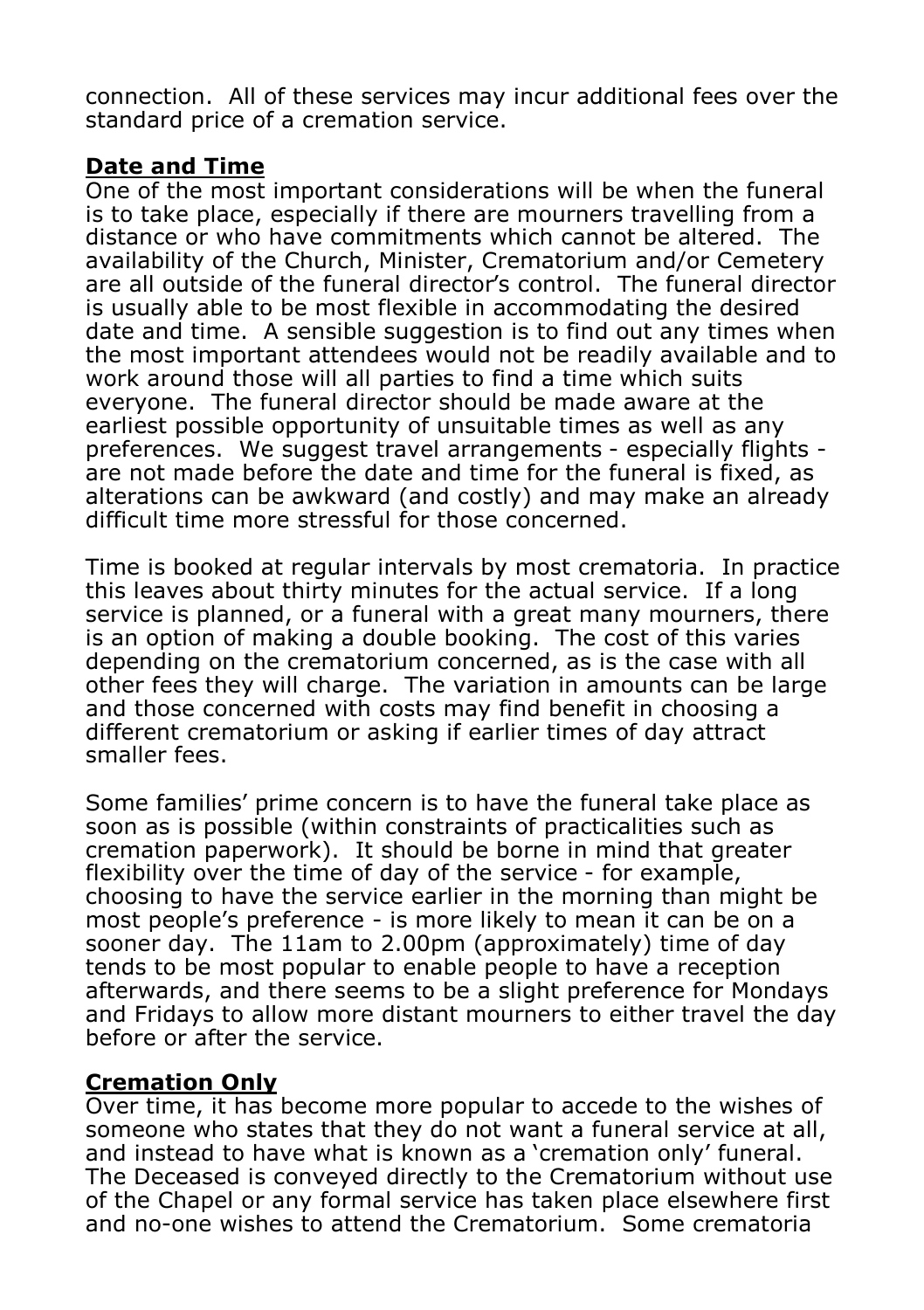offer a reduced rate for this service, which is sometimes also known as 'direct cremation'.

In response to this, Willows Funeral Service has introduced a cremation only option, which starts with the simplest arrangements possible and involves the use of a hearsette instead of a hearse and our pall bearers.

We would, however, respectfully offer the following advice: a cremation only funeral is not for everyone and it should be considered carefully. Many people find that the funeral is an essential part of the grieving process as it may help to close the chapter in which one is recently bereaved and start the new phase of life in which one gradually gets used to the person who has died no longer being part of our lives in the same way. In some senses, the funeral is as much for those close to the Deceased person as it is for the Deceased themselves. If you do wish to arrange a cremation only funeral you may like to consider some other way of remembering the Deceased person or commemorating their life; perhaps a get together with friends and family to share memories might be appropriate. Some people do this on the day when the cremation has been arranged, or include the interring of the ashes with this.

We always suggest that everyone discusses funeral arrangements long in advance of their death, so it is known what is wanted, and in these types of conversations, the family should not be afraid to express their own feelings about the Deceased's plans. It may be that having a cremation only funeral would be difficult for the next of kin, but that a compromise could be reached. Some people may say they do not want a funeral when they really mean that they would not want a lengthy service in a place of worship, or a large attendance of distant relatives. In these circumstances, a small, private gathering of close family to listen to some favourite music may be more appropriate to meet their needs but may also help with the important function that a funeral service can fulfil for the family.

 $\overline{\mathscr{L}}$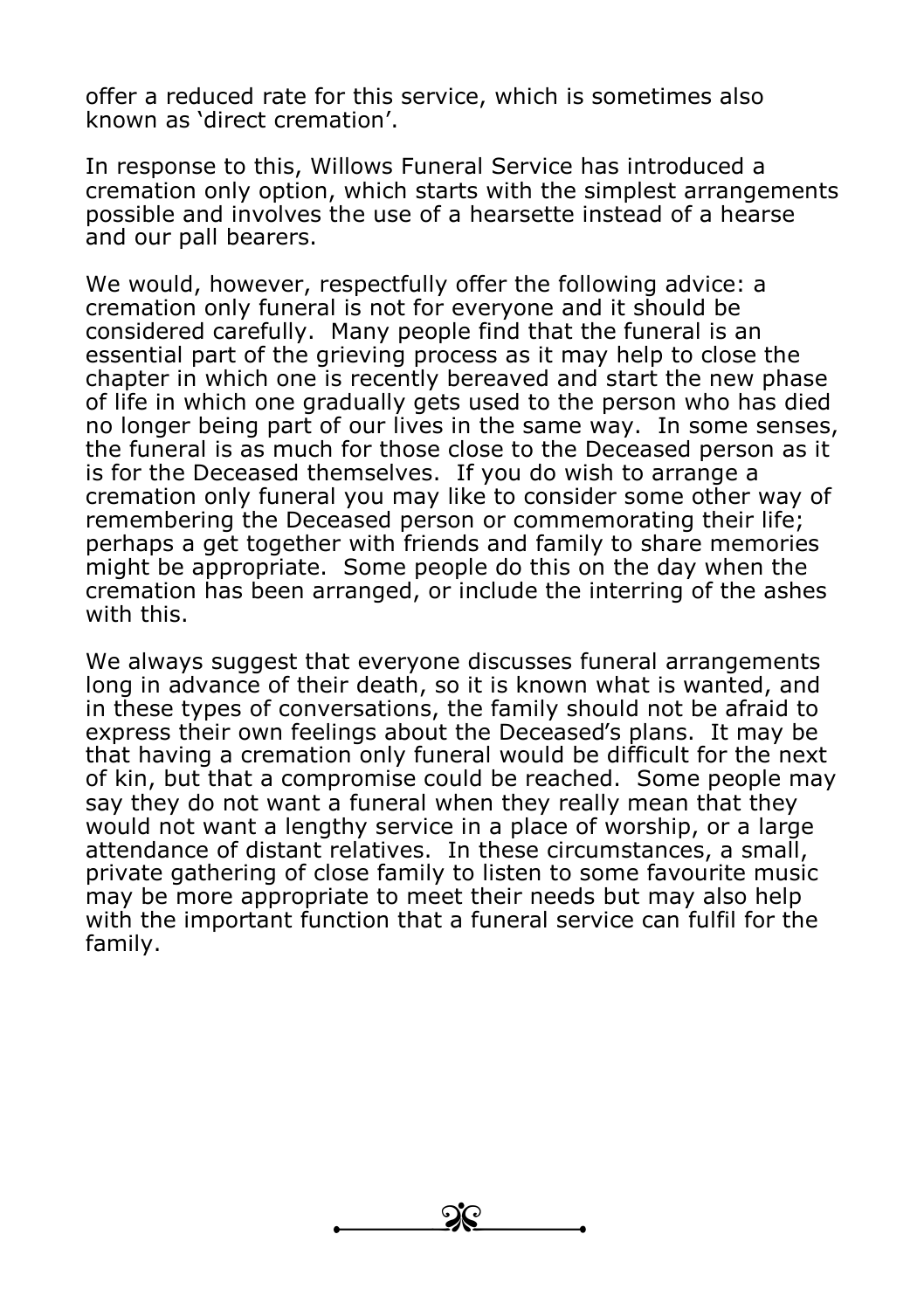# **Other Decisions To Make**



The choice of who to officiate at the service is an important one, as it governs the style of the funeral service. You may know a religious officiant or have a friend who you wish to conduct the service - in that instance their availability must be considered when booking the day and time of the funeral. If you do not know an officiant, the funeral director will establish the type of service you would like and engage a suitable officiant for you. Some of the options available to you include:

#### **Church of England Minister**

Every residence is part of a Church of England Parish which will (unless in a period of transition, called 'interregnum') have an incumbent (or resident) Minister. A Deceased person has the right to have their funeral conducted by the incumbent minister of the Parish in which they resided. It should be remembered that the Minister's availability will have to be considered when making funeral arrangements, and that if a service in Church is required, the Church's commitments will also need to be taken into account. It is not usually possible to have a church service without the incumbent Minister officiating, unless at their discretion and with prior consent. It should not be assumed that a previous incumbent Minister will be able, or willing, to return to their 'old' parish to officiate at a funeral service.

There is a set Church of England Funeral Service which the Minister needs to follow; the service will therefore include prayers (including the Lord's Prayer), at least one Bible Reading, and words which will no doubt be familiar to most people who have attended funerals in the past. While there are options for the family or friends to customise the service to an extent (for example, in choice of hymns and music, and in which Bible Reading(s) are used), it should be borne in mind that no aspect of this service can be excluded. Therefore, if you only wish to include some aspects (for example, The Lord's Prayer, but no other religious parts; or to sing a hymn but otherwise have a secular service), a Church of England Minister will not be able to officiate for you.

In the event of the Parish Church being interregnum, arrangements will usually have been made for a designated alternative Minister to be used in that period. If for any reason the family do not wish to use their Parish Minister, or s/he is unavailable, the funeral director should be able to call upon retired clergy to fulfil the same role.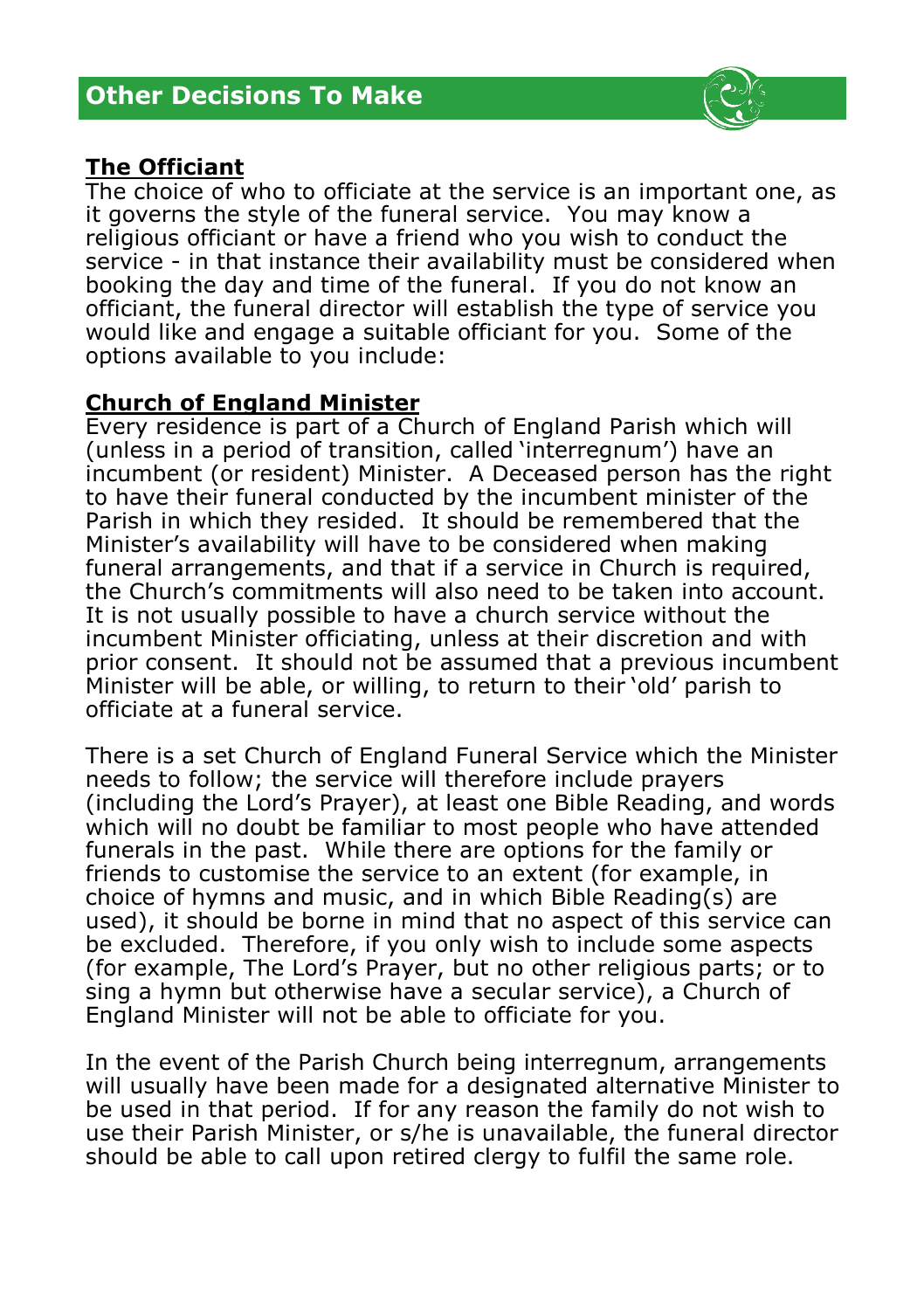# **Other Religious Denominations**

All religions will have their own beliefs surrounding funeral ceremonies. The funeral director is happy to liaise with an officiant of any faith, and will always try to find someone of any denomination to officiate if the family do not know someone appropriate. It may be the case within some faiths, however, that a Minister will be reluctant to take a service for someone who was not in their congregation, or non-practising.

#### **Semi– or Non-religious Funerals**

Where the deceased and/or family do not have a specific religious belief, you may choose a Civil Celebrant. These are people whose profession is to carry out funeral and other services. They are not ordained to any faith but are trained in helping the family have what they would like in the service. Note that a Civil Celebrant differs from a Humanist Minister. The funeral director can recommend a Humanist Officiant to take the service, but be aware that he or she will not allow there to be any religious aspect at all to the service. In contrast, a Civil Celebrant will be happy to accommodate hymns and/or prayers if that is the family's wish.

## **Choice Of Music And Hymns**

You may have set ideas about the hymns and music you would like played during the service. If not, the person officiating at the funeral will guide you. At the crematorium, you may choose to use an organist (there may be an extra charge) or pre-recorded music, or both. During the service, hymns may be sung or music may be listened to. Music can be selected to be played as the congregation enter and exit, as well as at the time of committal. This is called 'voluntary music'. The choice of voluntary music can vary hugely from tunes of hymns played by the organist through to modern pop songs on the media system or CD in church. Your funeral director can guide you as to what is possible and will need to know your choices in advance to confirm details with the crematorium. In a church or other place of worship you may be restricted by their guidelines but do check with the Minister.

## **Transport Arrangements**

The hearse to transport the coffin to the funeral will be provided as a matter of course (although other options are available), but further cars are optional. The main decisions to be made are whether mourners wish to meet the hearse at the funeral venue or follow it - and if the latter, where from; and whether they wish to use their own transport or the funeral director's limousine(s). Where there is more than one venue, for example a church service followed by cremation, a combination of these arrangements can be made - for example, everyone travelling to the church in their own transport and meeting the hearse there, and then the main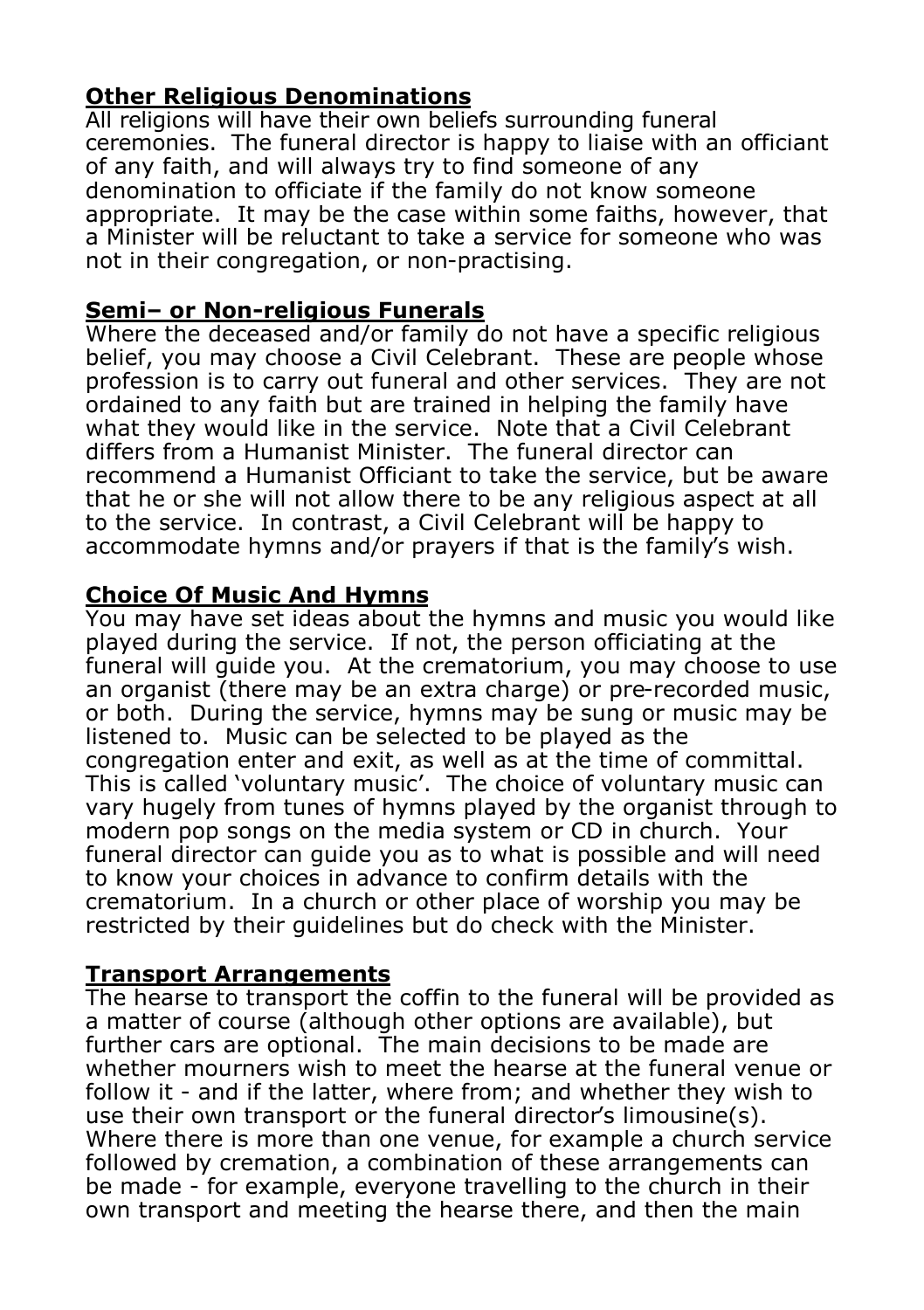mourners using the funeral director's limousine to follow the hearse to the crematorium.

#### **The Chapel Of Rest**

Many relatives and friends wish to come and pay a last visit to the person they have lost, in the days before the funeral. There is a quiet Chapel for this purpose, where visitors may come for a private spell to use as they feel they need to.

It is often a difficult decision as to whether to do this, and nobody can adequately advise on such an emotional matter. It sometimes helps to think ahead to this time next year, and how you may feel if you have not said goodbye in the way you would wish. Many people do feel they have already done all that was necessary, especially if the death was expected, and took place, for example, in a hospice.

It is important to some people to see the deceased in the hope they will find them more at peace and while this is something which the funeral director will always strive to achieve, regrettably it cannot be guaranteed.

Similarly, there is no easy answer as to whether or not children should be brought to the chapel. Situations and individuals vary, but there are times when adults are afraid to show their distress to their children, which can leave a child quite confused. It is natural to be upset when someone dies, and there is no need to hide this from children, within reasonable bounds.

If the deceased person is unsightly for some reason (perhaps after a car accident or certain diseases) or is someone wishes to spend time with the deceased without actually seeing them, there is an option of coming to sit beside the closed coffin for a quiet moment.

It is very common for relatives to wish to put a small token inside the coffin, a flower or photo or farewell note. For burial there are few materials that would raise objections. For cremation, slightly more care is required, but there are rarely any difficulties.

#### **Jewellery**

You will be asked by the funeral director whether the loved one was wearing any jewellery, and if so, whether it is to be removed or not. If it is to be removed, it is helpful if it can be collected before the funeral takes place. If this is difficult, jewellery can be given to one of the mourners at the funeral. In either case, it is usual for a receipt to be signed.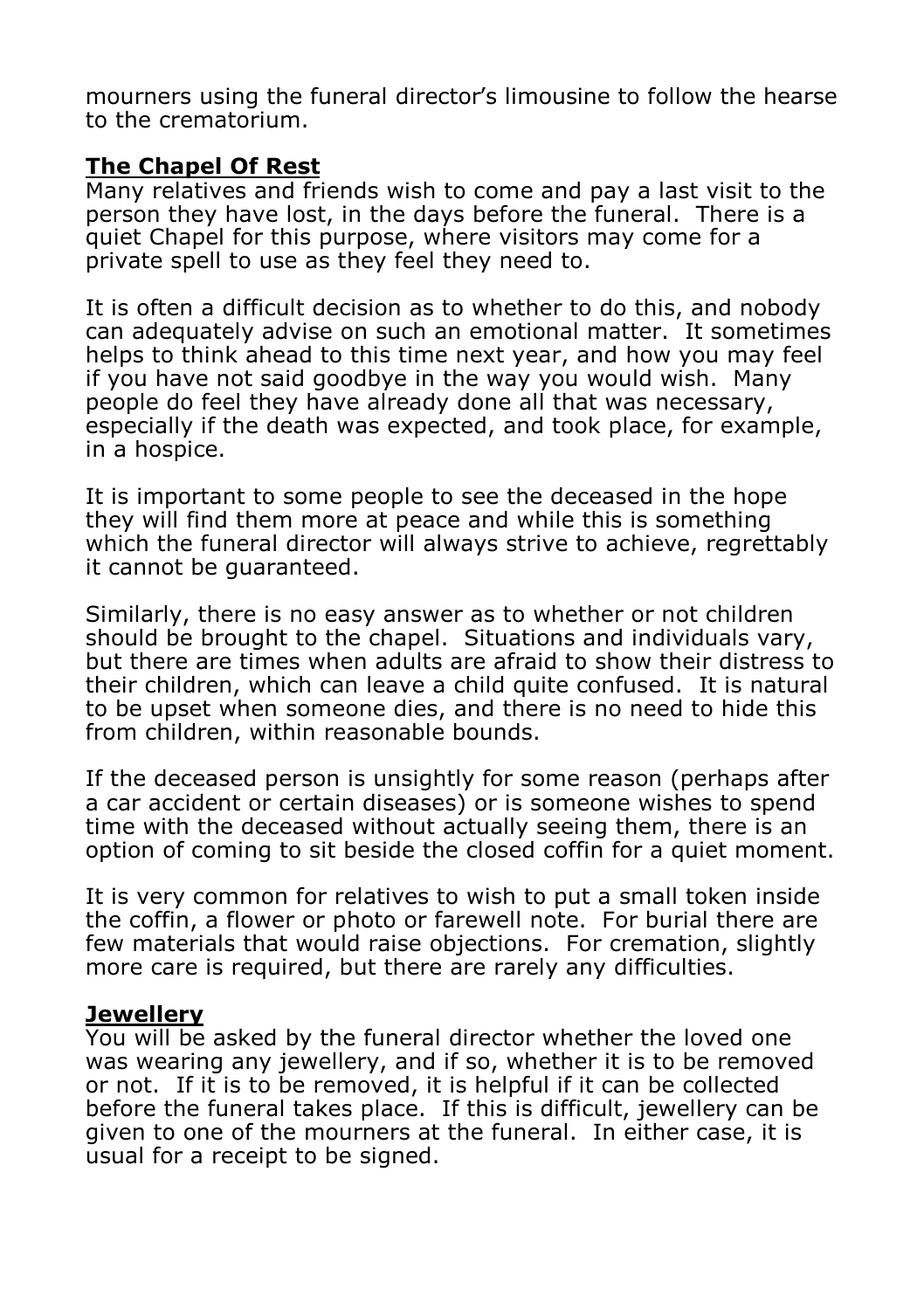# **Clothing**

Many people wish to provide clothes for the deceased to wear. These can be brought in at the time of making the funeral arrangements, or soon afterward. It helps us as we know in good time that clothes are being provided. The alternatives are to use the nightclothes that were worn at the time of passing or we can provide a gown in white, blue or pink, at no extra cost.

## **Choice of Coffin Style**

Over recent years the availability of different styles of coffin has increased greatly. The vast majority are still traditionally shaped, although we are also able to obtain Willow or Wicker if preferred. We offer complete choice of coffins, except for our simple and cremation only options where the choice is limited.

A 'traditional style' coffin will either be made of wood veneer or solid wood and will vary from a very simple style through to panelled designs with a raised lid. All are appropriate for burial or cremation though many people prefer to select a solid wood coffin when the deceased is to be buried.

There are also a wide variety of coffins made from non-traditional materials. These include 'natural' materials such as willow, wicker, bamboo and seagrass, which many people feel are an environmentally friendly choice as well as being attractive in appearance. We can also provide painted cardboard or veneered coffins to set or bespoke designs, meaning the coffin can become very personalised if required. The options are far too numerous to be details but your funeral director can discuss what is available if necessary. It should be noted that, while many people feel that cardboard is a cost-effective alternative to a more traditional coffin, anything but the most simple of designs will in fact usually be more expensive to obtain than our simplest veneered coffin.

People often assume that non-traditional coffins can be obtained at a lower cost, but they are often hand-made, which affects the price at which a funeral director will be able to obtain one. Any coffin which has to be ordered specially may take some days to arrive and this may affect the ability to have a funeral service at very short notice.

#### **Flowers or Donations**

Many people feel that it is a needless extravagance for a lot of friends and more distant relatives to buy flowers, especially for a cremation. It can be difficult to know what to do with them afterwards, too. To satisfy the wishes of mourners to contribute something, there is very often a fund in memory of the deceased person, usually to an established charity. We can help handle these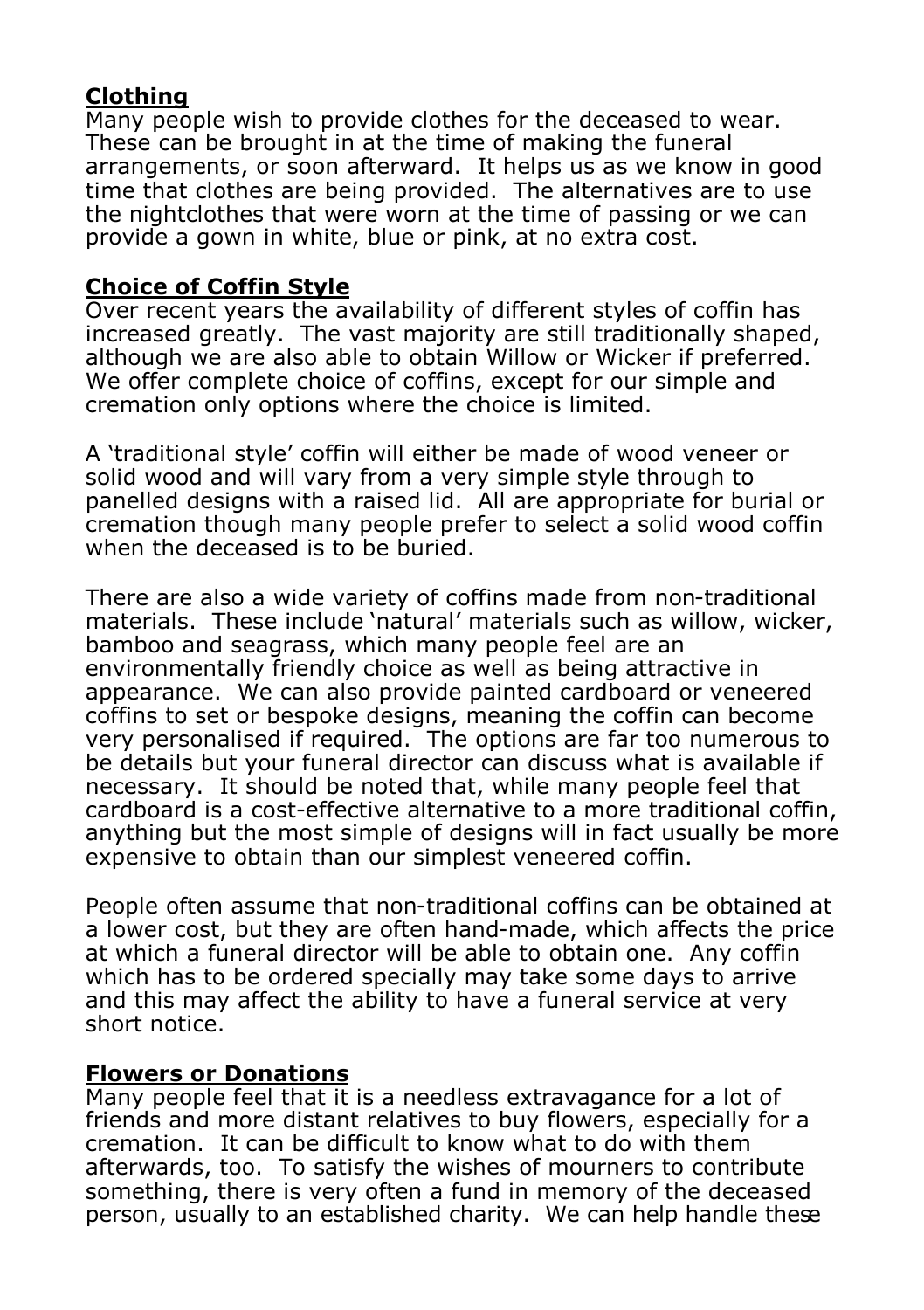Donations, and forward them to the charity concerned. We also provide a much loved tribute page in memory of your loved one.

Money donated to charity in memory of the deceased is held by the funeral director for at least three weeks after the funeral, and then forwarded to the charity concerned with a list of donors and the amount given. A similar list, with the total sum received, is sent to the family. Some charities acknowledge every donation individually, as well as a letter of thanks to the relatives, whilst others merely send a single receipt to the funeral director. Donors should be informed, where possible, that cheques should be payable to the charity, not to the funeral director.

However, some do feel that a funeral demands a showing of flowers. When a young person dies, many people feel a particular need to send flowers. The usual system is for florists to deliver tributes to the Chapel of Rest in time for the funeral director to make a note of all the names on the flower cards, and to arrange them appropriately in the hearse. If necessary a special car can be provided to transport a very large number of flowers.

We can deliver flowers to a local Hospice or Nursing Home after the funeral service has taken place. We will remove cards from the tributes after a service and return them back to our office to create a floral tribute booklet for family to keep.

#### **Condolence Books**

In the event of a large funeral, it can be very difficult for the family to know exactly who attended the service. Books of Condolence are increasing in popularity as a means of ensuring everyone's message remains in the same place and, unlike the more traditional system of attendance cards, the family do not have to worry about a suitable means of storage. The book itself then becomes an important keepsake for the future. Willows Funeral Service can help provide these at an additional cost if required.

#### **Order of Service Sheets**

A printed Order of Service is becoming increasingly popular both as a memento of the funeral and a help to guide mourners through the service. Words of hymns and readings, photographs and other images can all be included. We offer our printing service and are able to meet most requirements.

 $\overline{\mathscr{L}}$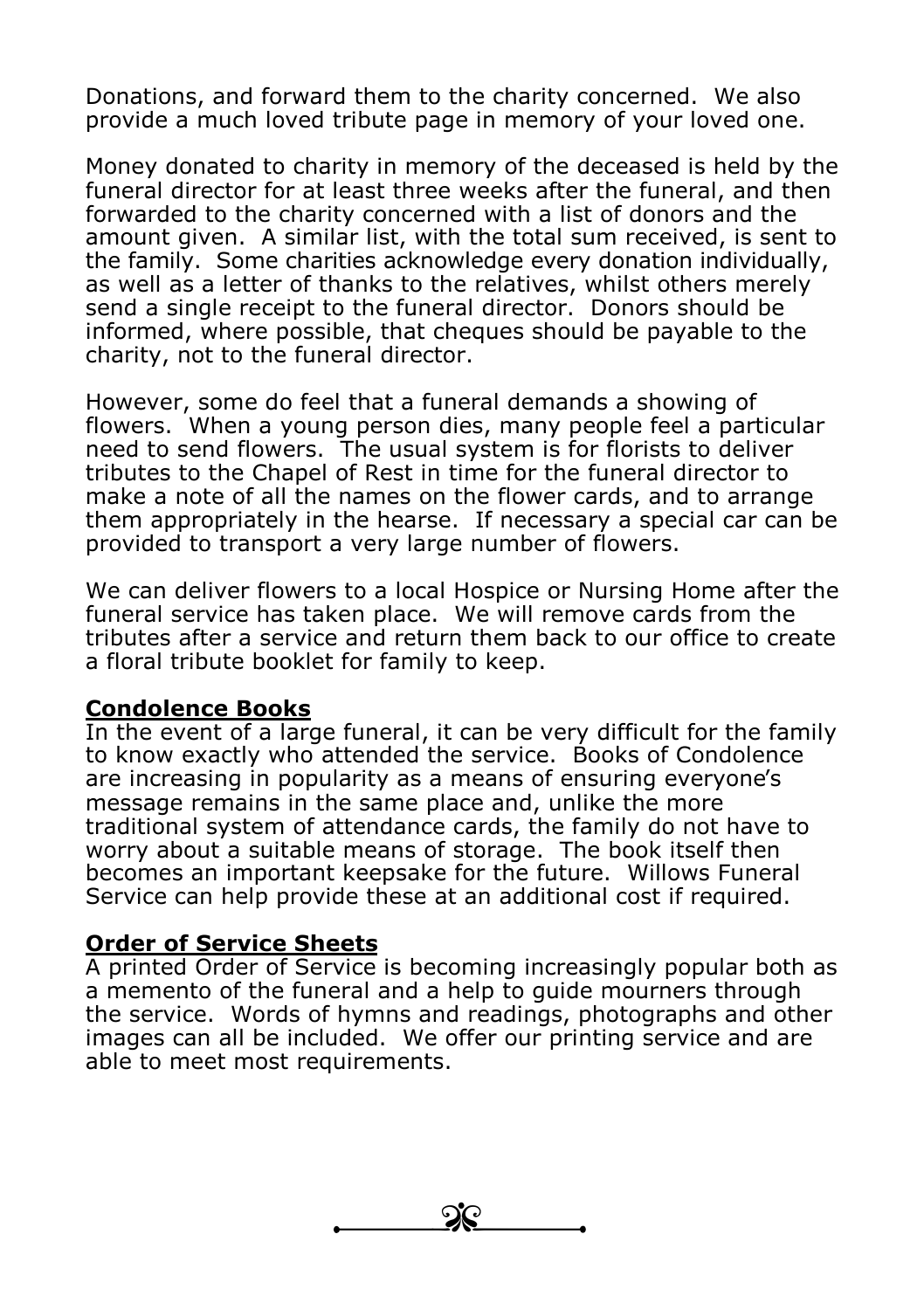## **Press Notices**

The local Eastbourne Herald is the usual place for death announcements in the Eastbourne area. Notices can be inserted by the funeral director and the cost added to the final account. The Times or the Daily Telegraph are the customary national newspapers for a notice, however, these are costly in comparison to a local newspaper. It is usual to choose one or the other of the two papers, and to limit the wording where practicable.

# **Checklist for Arranging the Funeral**

Burial or cremation?

Will a particular Officiant be required?

Any limousines needed?

Start from the house or meet at the church, cemetery or crematorium?

Hymns or special music?

Loved ones own clothes or gown provided by Willows Funeral Service?

Visits to the Chapel of rest?

Flowers or donations?

Newspaper announcements?

Arrangements for the ashes?

Order of Service sheets?

Attendance cards/Book of Condolence?

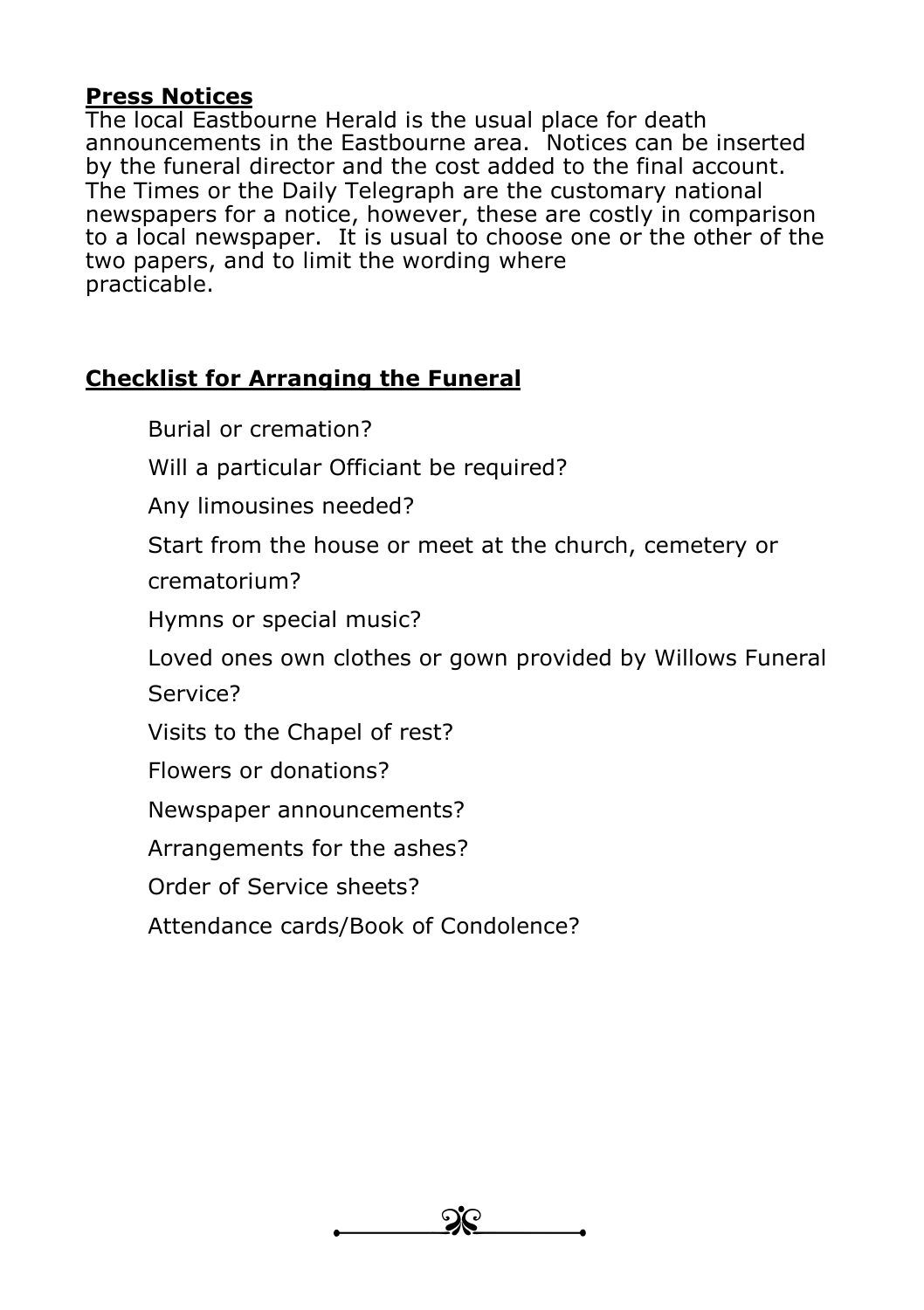# **A Baby Or Child's Funeral**



When their child, at whatever age, dies parents are presented with a range of decisions which they have probably not ever considered before. Most of the topics so far covered in this booklet are relevant to a baby's funeral, except for the style of coffin. There are an increasing number of special coffins available for babies and children but many parents still prefer a simple white coffin covered in flock material.

All deaths have to be registered, even if the death is that of a child. Unfortunately, in the case of a baby who dies soon after being born, this may mean that both the birth and the death have to be registered at the same time. The hospital where the birth took place will be able to advise on the procedures which need to take place and the paperwork which will be required.

A baby who is stillborn after 24 weeks' gestation must be registered and a burial or cremation must take place. The parents do not need to arrange this; the hospital will be able to explain what other arrangements are possible. Before 24 weeks, none of this is necessary if the parents decide it is not in their wishes.

Whether the baby is stillborn or dies after being alive, the funeral choices are the same. It is recommended that any decisions are made carefully to ensure the parents' wishes are fully carried out.

For a child's funeral, the family will often prefer that a hearse not be used at all. A lighter-coloured vehicle is available if required. There are many ways the funeral director can help the parents in remembering a baby or child after their death, such as taking hand or footprints or bringing the coffin home for a short while. As with all funerals, the parents should feel free to discuss their requirements and the funeral director will do their best to facilitate those arrangements.

Organisations such as The Stillbirth and Neonatal Death Society (SANDS); the Foundation for the Study of Infant Deaths; or the Compassionate Friends can offer useful support and information.

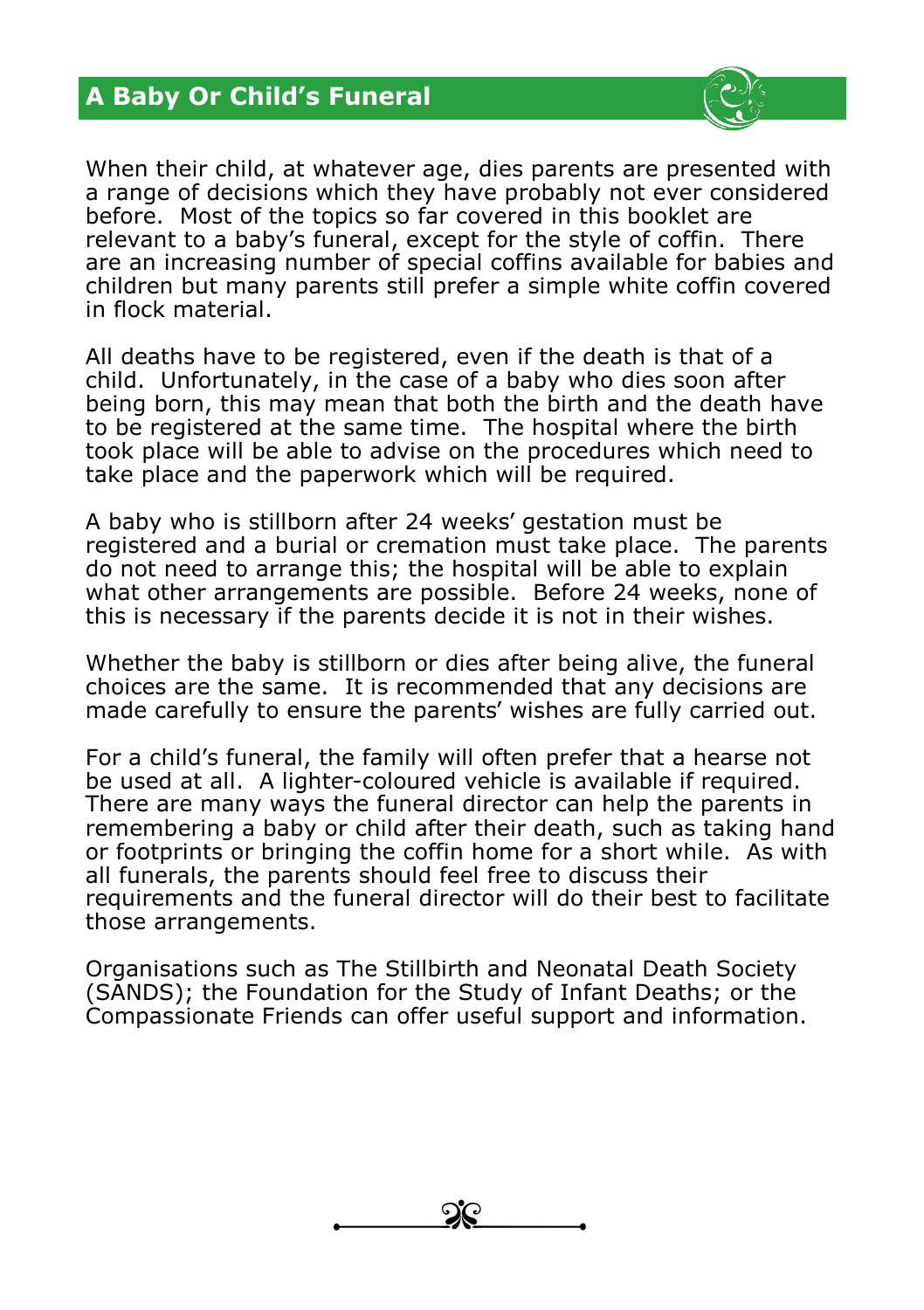

Sometimes mourners follow the coffin into the church or chapel, but families might well prefer to be seated before the coffin is carried in, especially in winter, or if there are elderly or infirm relatives to be considered. The funeral will be organised throughout by a senior member of staff (usually referred to as the 'conductor') who will take charge of every detail. The conductor will indicate to mourners the appropriate time to go into the church or chapel and direct them to their seats; guide them on when to leave, and will be aware of exactly what has been arranged regarding music, flowers, transport and other elements of the funeral. Crematorium or church staff will provide music as required. Four to six bearers are normally provided to carry the coffin. If the family wish to be pallbearers themselves, this can be arranged.

In the case of a cremation, it is usual now for the crematorium curtains to close around the coffin, but not for a loved one to be removed to the area behind until after everyone has left the chapel. Some families prefer the curtains to be left open. The cremation itself will take place later the same day. There is no possibility of a loved ones ashes from more than one cremation becoming mixed together because ashes are carefully removed after every one. Arrangements can be made for a witness to be present at the cremation, if this is a religious requirement or otherwise requested.

Please advise your funeral director if you wish flowers to be returned home, or donated to a local nursing home where they will appreciate these. Flowers will be laid out in a special area outside the chapel for mourners to see. They will remain in the same position all day. After a few days floral tributes will be removed.

With a burial in a churchyard or cemetery, after the service has taken place in the church, the usual procedure is for the coffin to be carried out to the grave, with the Officiant and family members, where the interment takes place.

The grave will be filled in immediately the mourners have left. Flowers may remain on the grave.

Sometimes, attendees may assume that the burial part of the service is private or only for immediate family, as was once traditional. This is particularly the case in those instances where the burial is not in the same place as the service e.g. if it is in a cemetery or burial ground after a church service. It is useful to make your wishes in this respect clear to the funeral director and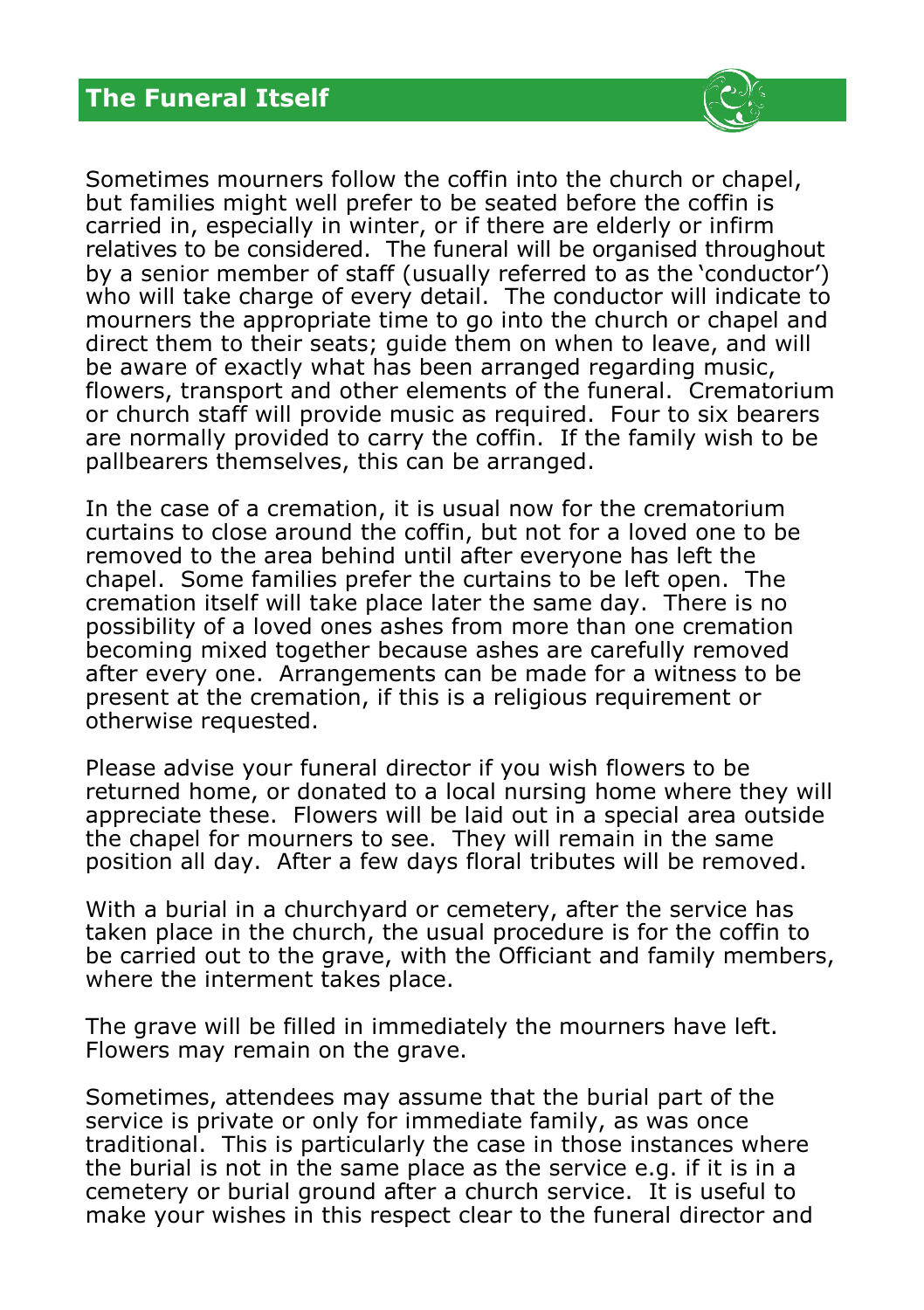Officiant, who can then ensure the wider circle of mourners know whether or not they are welcome or expected to attend. If you are having a printed order of service, appropriate wording can also be used to convey your wishes. Please ask for more assistance.

#### **Afterwards The Cremated Remains (Ashes)**

Once a cremation has taken place there are a number of options regarding the cremated remains. If the family wish them to remain at the crematorium, they will probably be contacted directly about the range of memorials and services available, if there is a significant choice. Different crematoria offer different selections.

If a member of the family has previously been cremated at the same crematorium, there will be a record of the position of the cremated remains, whether scattered or interred, and the two sets of remains can usually be reunited.

If the family wish to scatter cremated remains privately, or to have them interred in a family grave, or in a new cremation plot, they will be collected from the crematorium by the funeral director on our next visit. If required, the funeral director will liaise with a church Minister and arrange for an interment ceremony, with or without relatives present.

Many cemeteries have cremation plots which are supplied under similar terms to plots for burial. Precise details vary between cemeteries. Such plots can be marked with stone tablets. Most churchyards have a Garden of Remembrance, which is specifically designated for the burial of cremated remains.

The funeral director can provide a casket suitable for the interment of cremated remains. These are usually wooden with the name of the deceased engraved on a small plaque on the lid. A choice of styles is available. Please note that unless requested otherwise, cremated remains will be returned in the urn from the crematoria. Some churches or cemeteries will request the remains are interred loose or in a specific type of casket, e.g. biodegradable. Please check that the casket you have selected will be suitable for the final resting place of the cremated remains.

It sometimes happens that a decision cannot immediately be made regarding the cremated remains, in which case they may either be temporarily left at the crematorium or at the funeral director's premises. After a month the crematorium will wish to know what is to be done, while the funeral director may offer a longer period of time before the choice is made.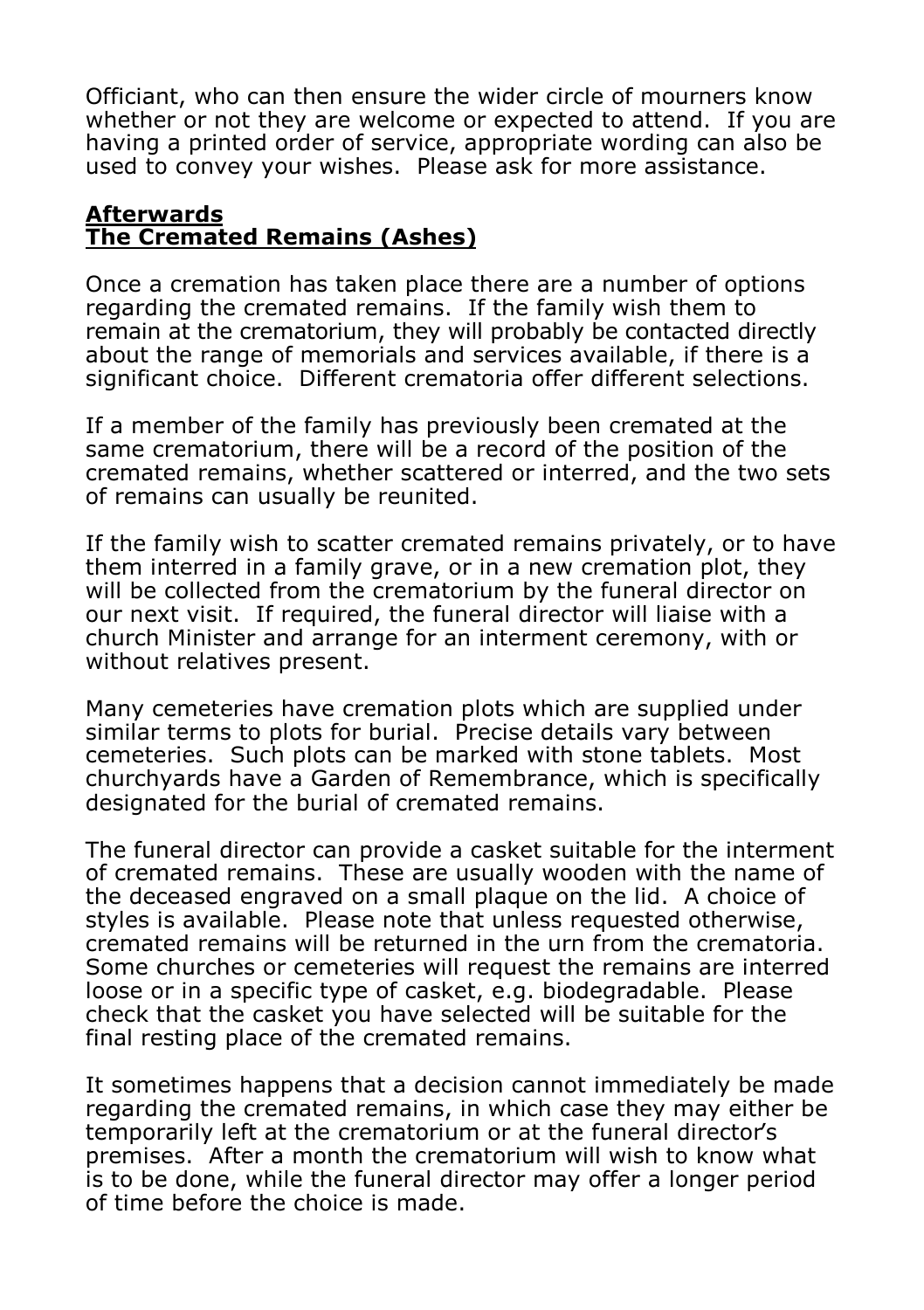## **Payment and Legal Responsibility**

A breakdown of the different expenses will be provided in the form of a full estimate for the cost of the funeral. This will also include other fees and disbursements made to the crematorium, doctors, the Minister and any others. This estimate is compiled at the time the funeral arrangements are made, and any financial complications or difficulties should be discussed then.

The individual who makes the funeral arrangements becomes responsible for the costs. It is generally quite acceptable for all financial matters to be handled by a solicitor, and the funeral director will be happy to send the account directly to the solicitor.

Monies are available to contribute towards the cost of funeral arrangements where the relative making the arrangements can satisfy the Social Fund that they meet the criteria for this assistance. Please note, this is based on the circumstances of the living relative, not the Deceased. Eligibility is assessed by the JobCentrePlus. It should not be assumed that funding will be granted, and it is certain that even a maximum award will not cover the full cost of even the most simple funeral.

It is usual for the funeral director to request a deposit where the account is not being dealt with by a solicitor or a pre-payment scheme. This will usually be to cover the costs incurred through carrying out the funeral e.g. crematorium or cemetery fees, newspaper notices and so on. Payment is requested before the funeral takes place and can be made by credit or debit card, BACS, cash or a cheque or Bankers' Draft. If there are concerns about the ability to pay for the funeral arrangements, please express these to the funeral director as soon as possible.

Invoice to bank if funds available, bank usually by bacs, although some will issue a cheque.

All of the above are matters to be discussed and decided upon when making arrangements for the funeral during a visit to the funeral director's office. If required, a home visit by a member of staff can be arranged.

Willows Funeral Service can provide an invoice to the bank if funds are available, where banks will usually pay by Bacs or issue a cheque.

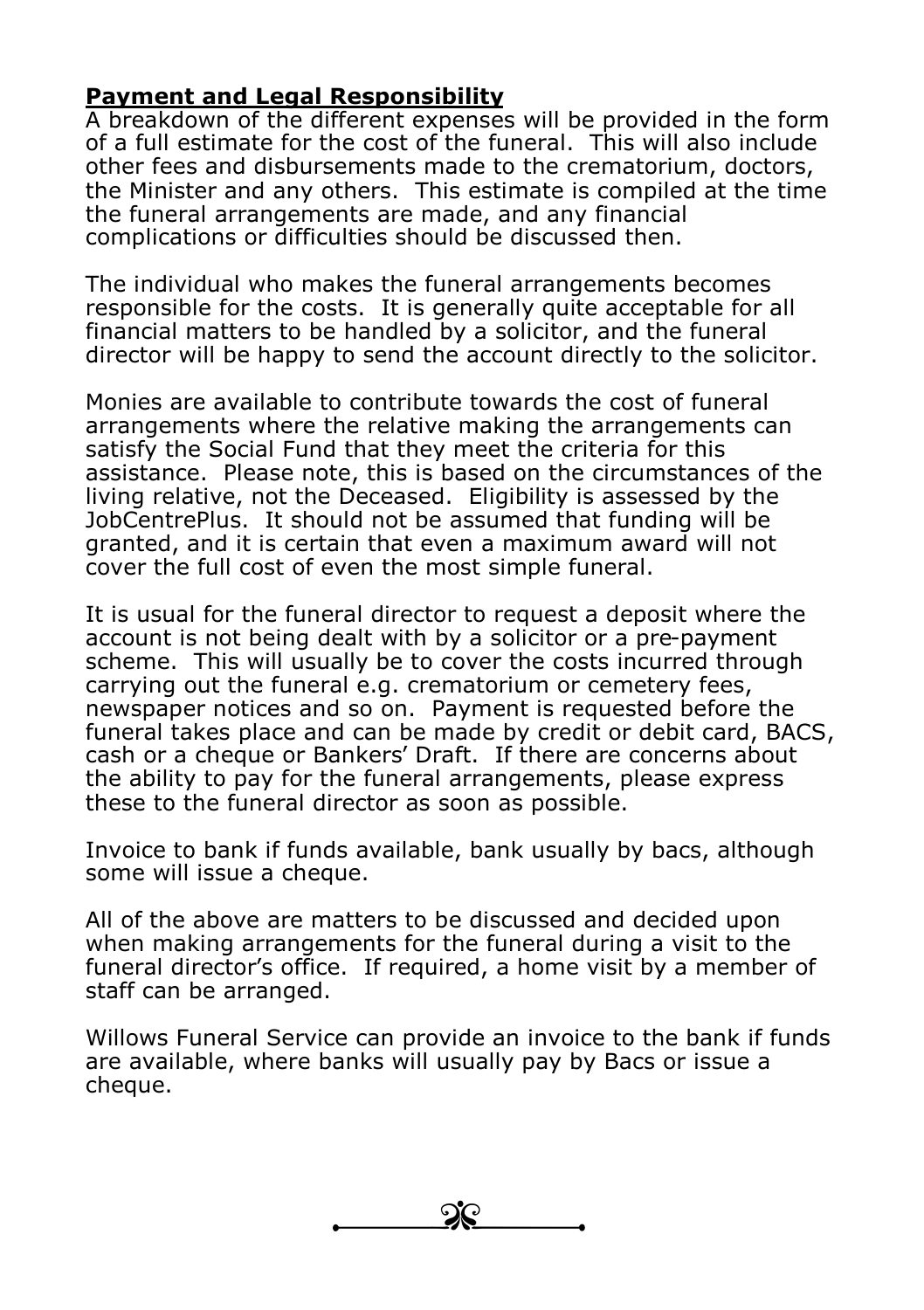# **Pre-Paid Funerals**



#### **We are members of Golden Charter**

Most people don't want to think about arranging their own funeral, which is only natural. But there is some quiet satisfaction to be gained from putting your affairs in order and reflecting on the most appropriate arrangements.

## **A Plan That's Tailored To Your Needs**

As an independent funeral director, we'll take the time to understand your wishes and tailor a plan to suit you exactly. We will gladly meet you at our premises or in your home at a time that suits you.

You can tell us about any preferences you have in mind - the type of funeral you would like to have, hymns, music or any other personal touches - and we'll make sure your plan takes these into account.

For more information please contact our office to discuss your individual needs.

# **Memorials**



Many people feel the funeral is not completed until there is a permanent marker on the grave or ashes grave.

If a headstone has been removed from a grave for a second burial, there will be a follow-up letter suggesting an additional inscription. If it is a new burial or a cremation plot, appropriate memorials can be supplied. A grave needs to be left to settle for at least six months before a stone can be affixed (and this may be longer dependent on ground conditions or regulations of the burial place in question). A memorial can take up to three to four months to complete. If this is the case there need only be a short interval before thinking about the memorial stone. A memorial can take some months to produce.

As has been mentioned throughout, not every memorial will be appropriate for every place of rest. All churchyards and most cemeteries will have rules and regulations covering various aspects of what they allow such as materials which can be used or accepted sizes. We will work with you to ensure the memorial not only represents a fitting tribute to the deceased but also that all these rules are met so that the memorial is appropriate to its final setting.

A special consideration with a memorial for an ashes plot will be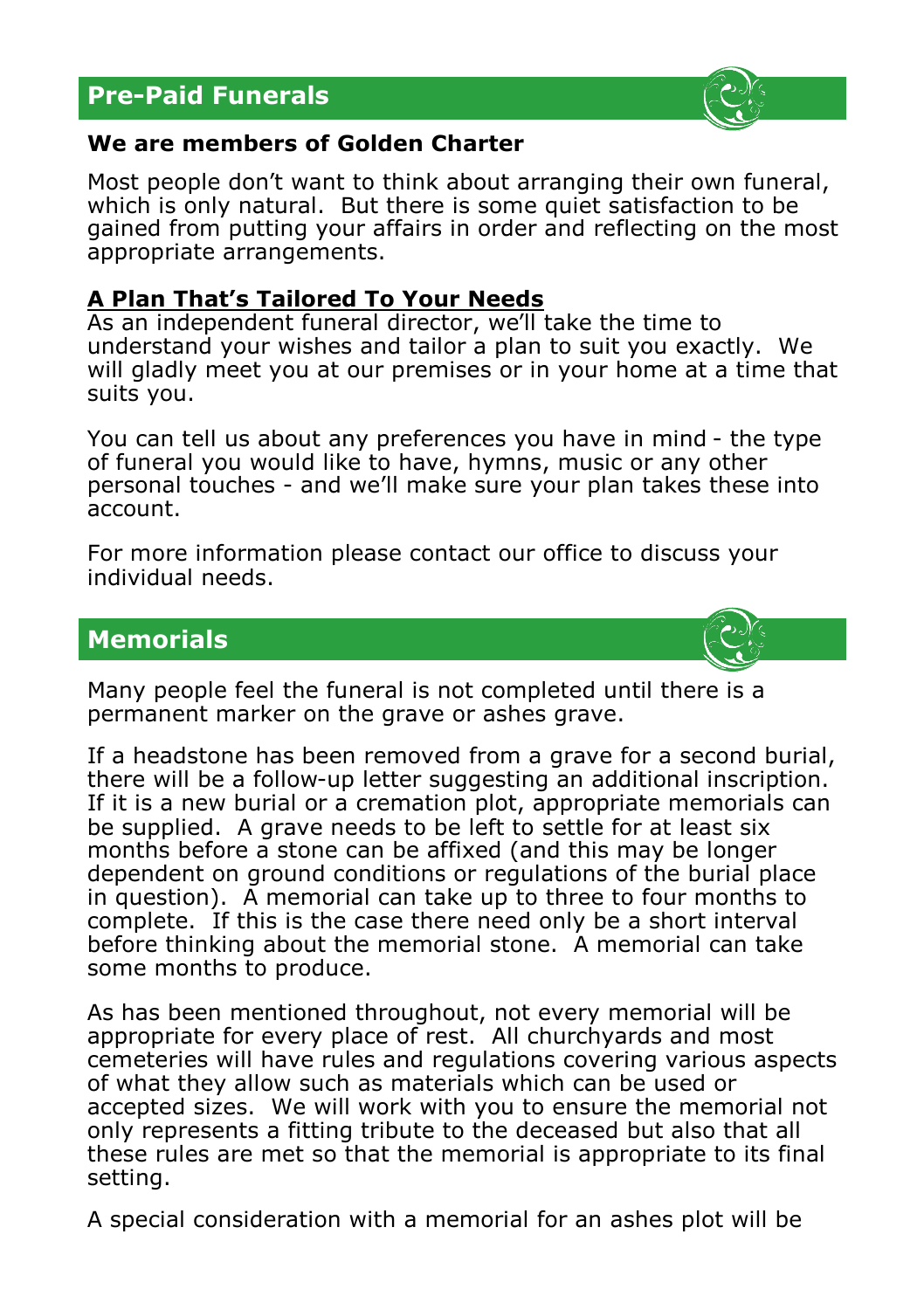the order in white the interment of the ashes and the placing of the memorial is carried out. An interment can be carried out in a relatively short time following the funeral while, as mentioned above, a memorial can take some weeks to produce. A decision will need to be made as to whether the ashes should be interred at an early opportunity and the plot left unmarked while the memorial work is completed, or whether the ashes should be retained in the care of the funeral director or a family member until the stone is ready, to enable it to be placed immediately after the interment. Either option is equally feasible so it is a personal choice dependent on how the family feels about having the resting place of the ashes.

## **The Loss**



It often happens that not until the funeral is behind them do people really become aware of what they have lost. In fact, one of the most positive aspects of a funeral is that it carries the newly bereaved through the first distressing days and gives them something practical to do. The rituals of death have always served this same purpose of easing the transition into the new phase of life for those left behind whilst at the same time acknowledging that a unique individual has gone forever.

However, it must be borne in mind that making decisions may be difficult in the light of the bereavement. It must be stressed that there is no necessity to have the funeral at any specific length of time after the death. Indeed it may be unhelpful to 'rush through' the arrangements and the funeral itself and realise later the whole period was something of a blur. The most important thing is to proceed at a pace that seems suitable.

One of the chief needs for many people at this time is to talk about the experiences and emotions of the recent days or weeks. There is often a fear that the deceased person will be forgotten, and talking about him or her, remembering episodes and habits from the life now ended can be very consoling. Particularly if there are children in the bereaved family, it is important for them to feel they can freely refer to Granny or Grandad, or whoever it may be, without a sense that this is unacceptable. This becomes even more important if they have lost a parent or sibling.

Many people in our culture regard it as undesirable to show strong emotion in front of children. Although this has the protection of children in mind, it can also lead to serious anxiety and confusion in the child. At the extreme, if there is no visible sign of grief, the logical conclusion the child may draw is that there is no justification for sadness, and their own feelings then become hidden and denied.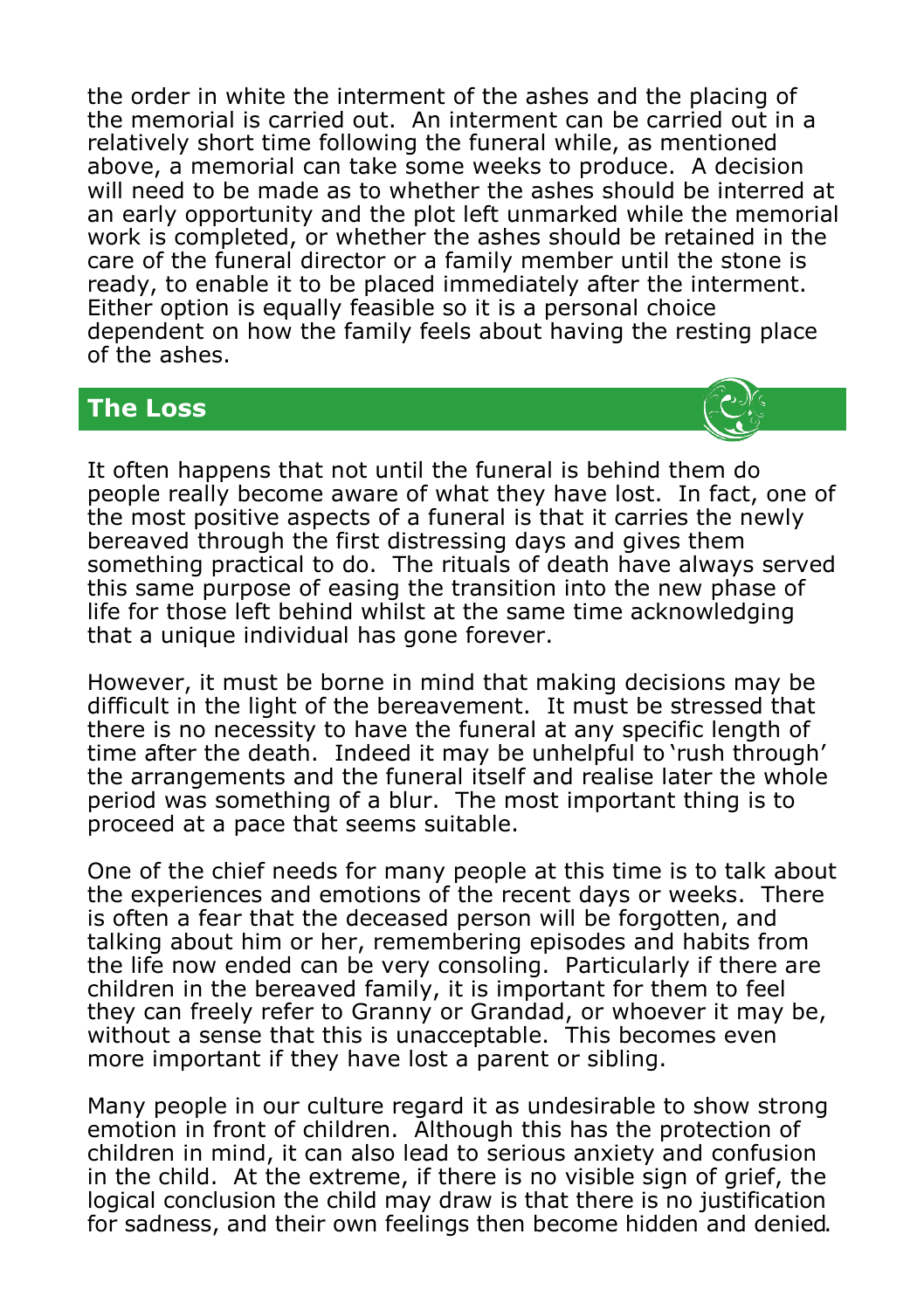Equally, at the other extreme, small children do need to feel that life goes on, and that death is an unavoidable part of our overall experience, so there can be difficulties if a close relative is severely incapacitated by grief for any length of time. The Charity Winston's Wish was set up with the aim of helping children who have suffered bereavement of a close family member and they can assist you further. Their telephone number is 08088 020021 and their web address is www.winstonswish.org.uk.

Different individuals respond to loss in different ways. It is very common indeed for there to be an element of relief, for example, mixed with the sadness. This may be readily understood when a very ill or old person dies, but it can also be a prominent emotion in other circumstances. It is important to remember that there are distinct positive aspects to death, alongside the obviously painful ones. There is often a tendency to feel guilty about this, and to believe that any show of humour or optimism is misplaced around the time of a death. This is unfortunate for a number of reasons not least because guilt can lead to a disabling degree of depression and an interruption of the healthier process of working through grief and sadness.

Loneliness is probably the greatest enemy at this time. Even if there are other people around, there is unlikely to be anyone who can replace a lost spouse or parent effectively, at least in the early days and weeks. Each time someone close to us dies, we lose that facet of ourselves which only that individual know. Shared memories, pet names, day-to-day habits, are all gone forever. This can be true of more distant relatives, as well. An elderly brother or sister will take many childhood memories with them, as will aunts and uncles, sometimes too. Worst of all, if a child dies, so do all our hopes and expectations for that life, and all that we inevitably invest in our own offspring. There is no real 'cure' for this, simply a resolve to come to terms with it. For most people there will be new friendships and interest in time to help fill the gap.

Local provision of support groups will vary by area but most GP's will be able to offer advice. Some national charities, for example CRUSE Bereavement Care, are set up to offer help and advice at a time of bereavement. They have a daytime helpline, 0808 8081677 which may prove useful. There are counselling services available on the NHS (which may have long waiting lists) as well as privately run. Please ensure any private counsellor is suitably accredited.

Groups formed for the purpose of helping with bereavement will often concentrate initially on giving considerable time and space to the expression of the more personal aspects of the loss. Then,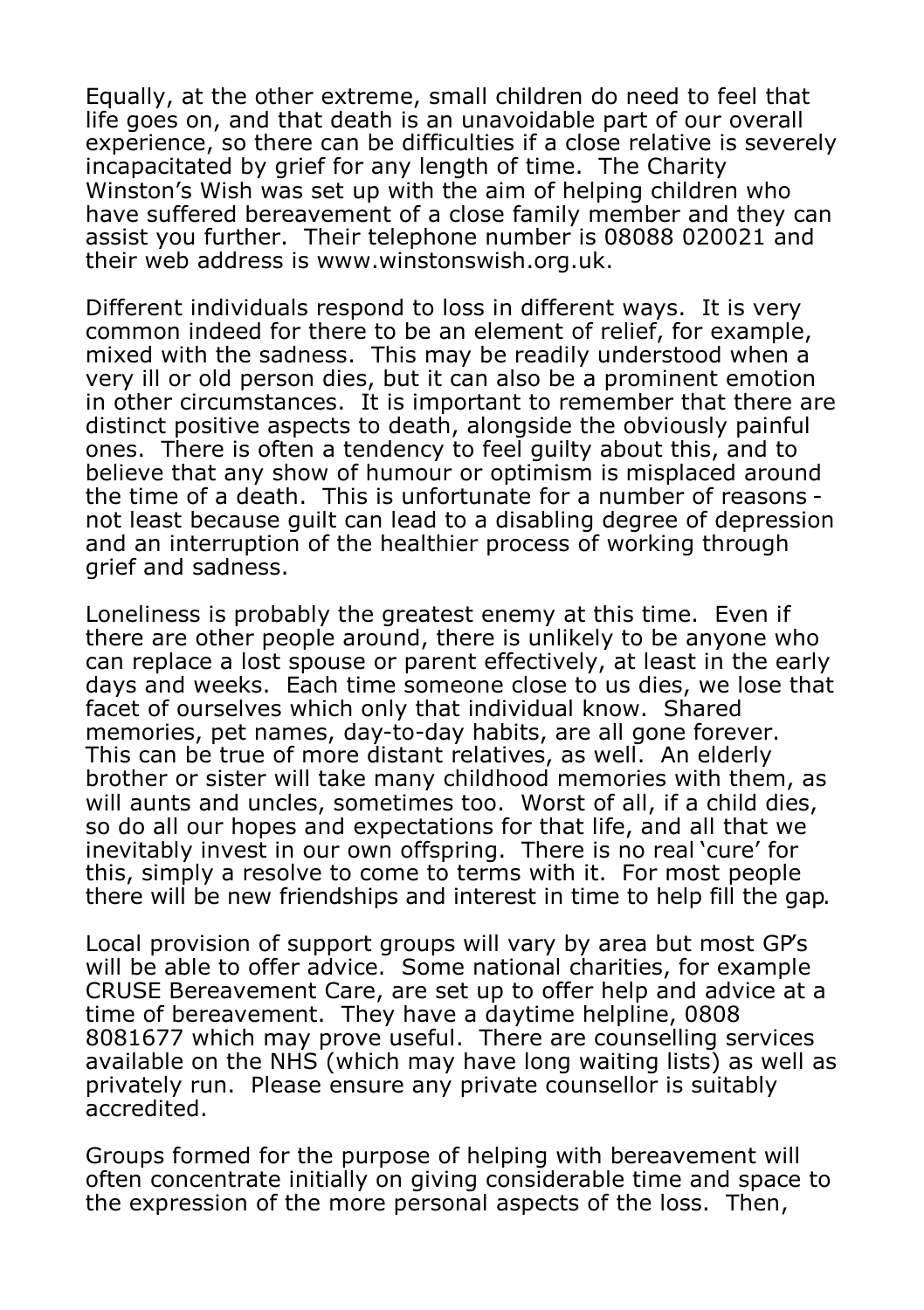Little by little, members of the group are encouraged to look forward, and move into the new phase of their life. People very often need some help in doing this, especially if they have devoted much of their own time and attention to caring for the person who has now died. The sudden absence of such a demanding focus can result in a sense of floundering and purposelessness which is hard to deal with.

The greatest long-term benefit of such a group is probably the bonds which grow between the group members, which may continue long after the initial sessions with a leader. It is quite usual for people to continue to meet informally and to offer friendship and understanding to each other over many months and years.

Local provision of support groups can vary very much. National organisations such as CRUSE can be very helpful, as can local churches. Counselling services are patchy, but a few sessions with an appropriate counsellor can be extremely valuable in facing up to the loss. There are many private counsellors and counselling practices listed in the Yellow Pages.

## **Further Resources**



For more information, please feel free to contact us on: 01323 733354

Our website below maybe useful if you have access to the internet; it contains links to many useful websites: www.willowsfuneralservices.co.uk

Willows Funeral Service is proud to be a member of the Society of Allied and Independent Funeral Directors (SAIF).

This is our regulatory body who can provide you with further information and their details are listed below:





Telephone: 0845 230 6777 01279 726777 ww.saif.org.uk